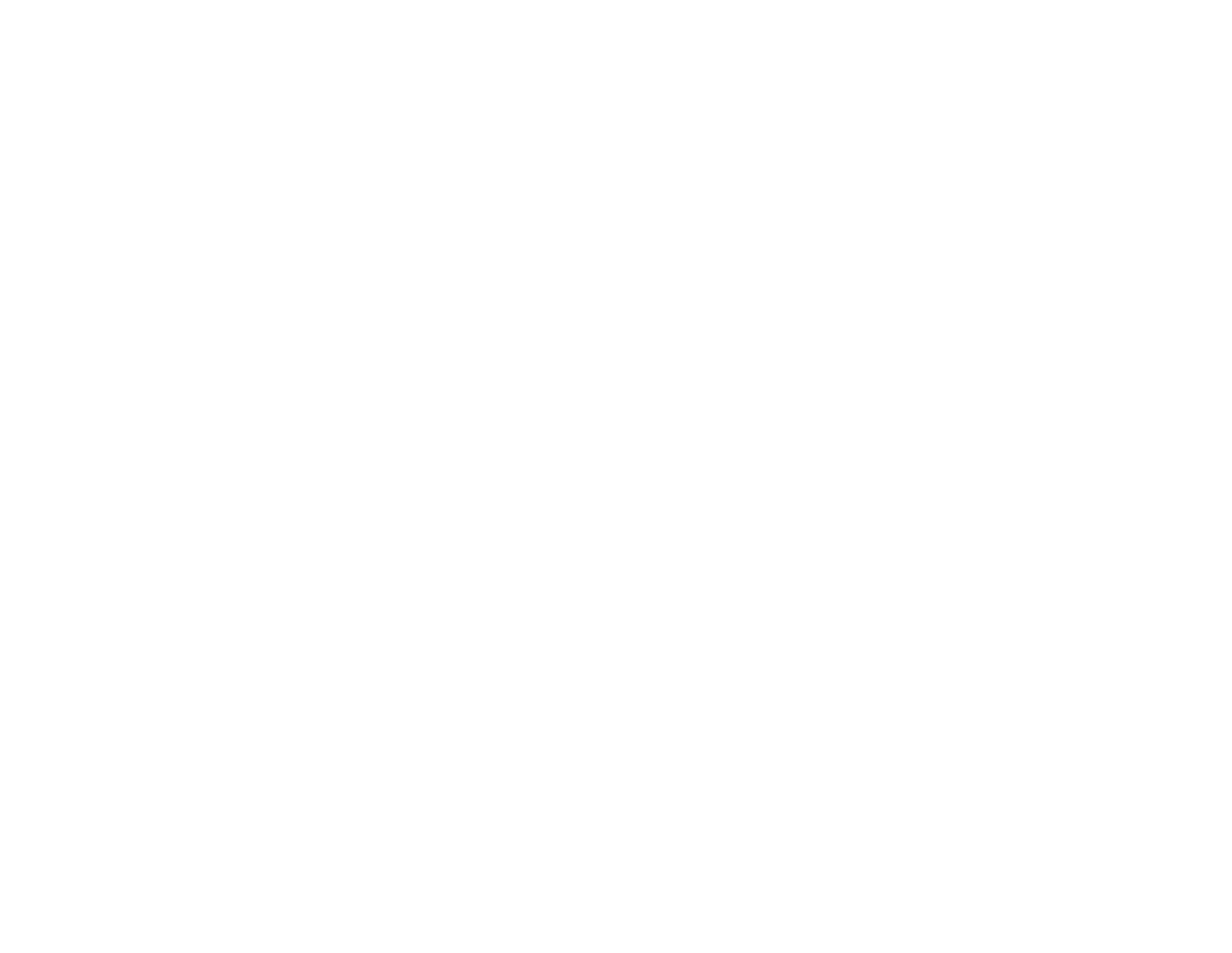## **Table of Contents**

## Section I: Executive Summary **Page 5** and the section I: Executive Summary Percent of Your Students Ready for College-Level Coursework Five Year Trends—Percent of Students Who Met College Readiness Benchmarks Five Year Trends—Average ACT Scores Five Year Trends—Average ACT Scores by Level of Preparation Five Year Trends—Percent and Average Composite Score by Race/Ethnicity Percent of Students in College Readiness Standards Score Ranges Average ACT College Reportable Scores by Test Session Duration Percent of Students Who Met College Readiness Benchmark Scores by Test Session Duration Section II: Academic Achievement **Page 11** Page 11 ACT Score Distributions, Cumulative Percentages, Averages, and Quartile Values Average ACT Composite Scores for Race/Ethnicity by Level of Preparation Average ACT Scores by Race/Ethnicity Percent of Students in College Readiness Standards Score Ranges Average ACT Scores by Gender Percent of Students Who Met College Readiness Benchmark Scores by Gender College Readiness Benchmark Percent and Average ACT Scores by Overall High School Curriculum College Readiness Benchmark Percent and Average ACT Scores by Content-Specific Curriculum Section III: College Readiness & Impact of Course Rigor Page 17 Percent of Students Who Met ACT College Readiness Benchmark Scores by Race/Ethnicity Average ACT Scores and Average ACT Score Changes by Common Course Patterns College Readiness Percents by Common Course Patterns Section IV: Career and Educational Aspirations **Page 25** Page 25 Distribution of Planned Educational Majors for All Students by College Plans Average ACT Composite Scores for Racial/Ethnic Groups by Post-Secondary Educational Aspirations Students' Score Report Preferences at Time of Testing Section V: Optional Writing Test Results **Page 29** Page 29 Average ACT English and Writing Scores by Race/Ethnicity and Gender for students who took ACT Writing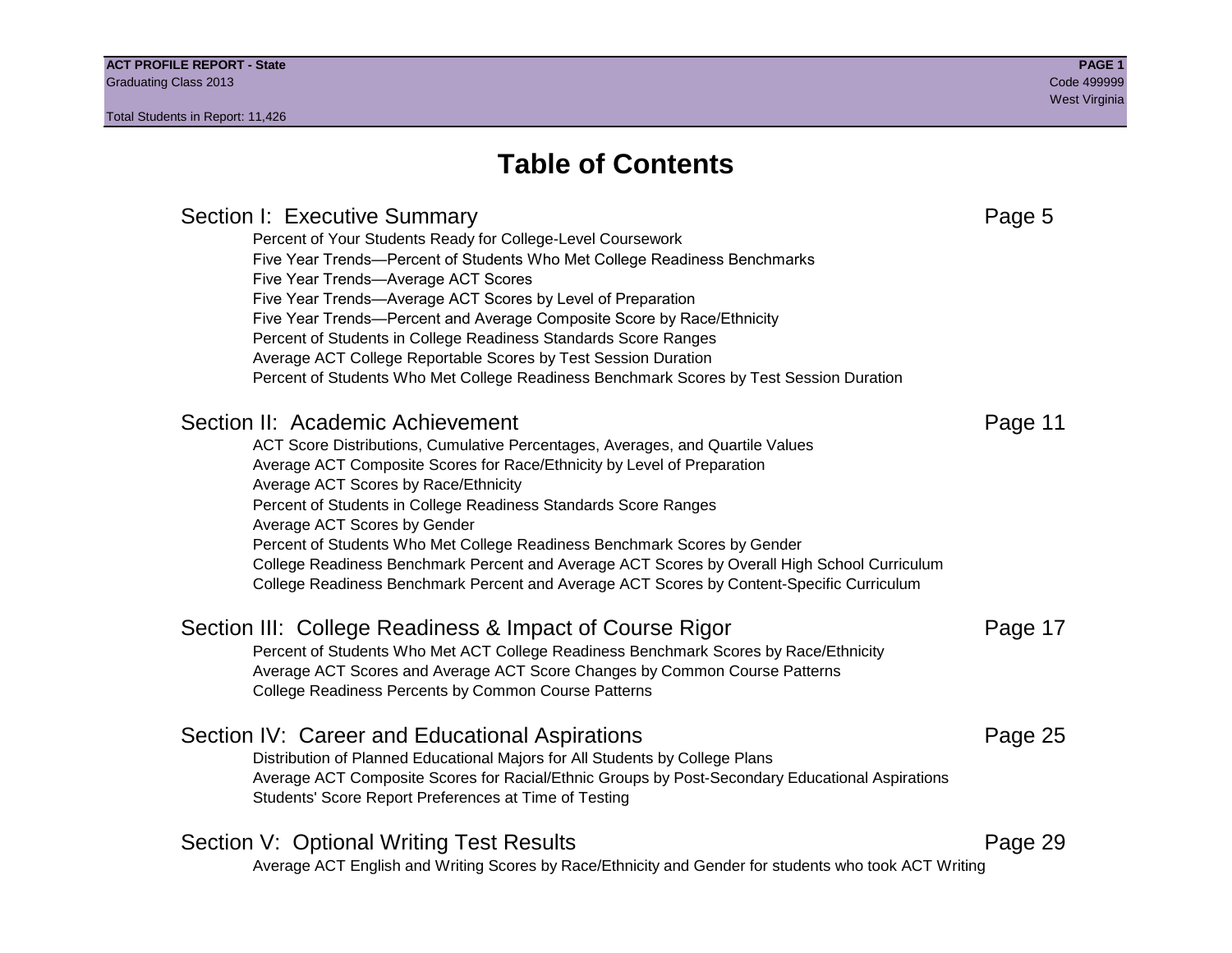Total Students in Report: 11,426

This report provides information about the performance of your 2013 graduating seniors who took the ACT as sophomores, juniors, or seniors; and self-reported at the time of testing that they were scheduled to graduate in 2013. Beginning with the Graduating Class of 2013, all students whose scores are college reportable, both standard and extended time tests, are now included in the report.

This report focuses on:

**Performance** - student test performance in the context of college readiness

**Access** - number of your graduates exposed to college entrance testing and the percent of race/ethnicity participation

**Course Selection** - percent of students pursuing a core curriculum

**Course Rigor** - impact of rigorous coursework on achievement

**College Readiness** - percent of students meeting ACT College Readiness Benchmark Scores in each content area

**Awareness** - extent to which student aspirations match performance

**Articulation** - colleges and universities to which your students send test results

Each year, test data for a school, district, and the state represents a different cohort of students. ACT encourages educators to focus on trends (3, 5, 10 years), not year-to-year changes. Such changes can represent normal – even expected – fluctuations. On the other hand, trend lines offer more insight into what is happening in a school, district, or the state.

Furthermore, ACT encourages educators to measure student performance in the context of college readiness measures. The focus should be on the number and percentage of students who met or exceeded ACT's College Readiness Benchmark Scores, a measure that is much more meaningful and understandable than an average composite score for a group of students.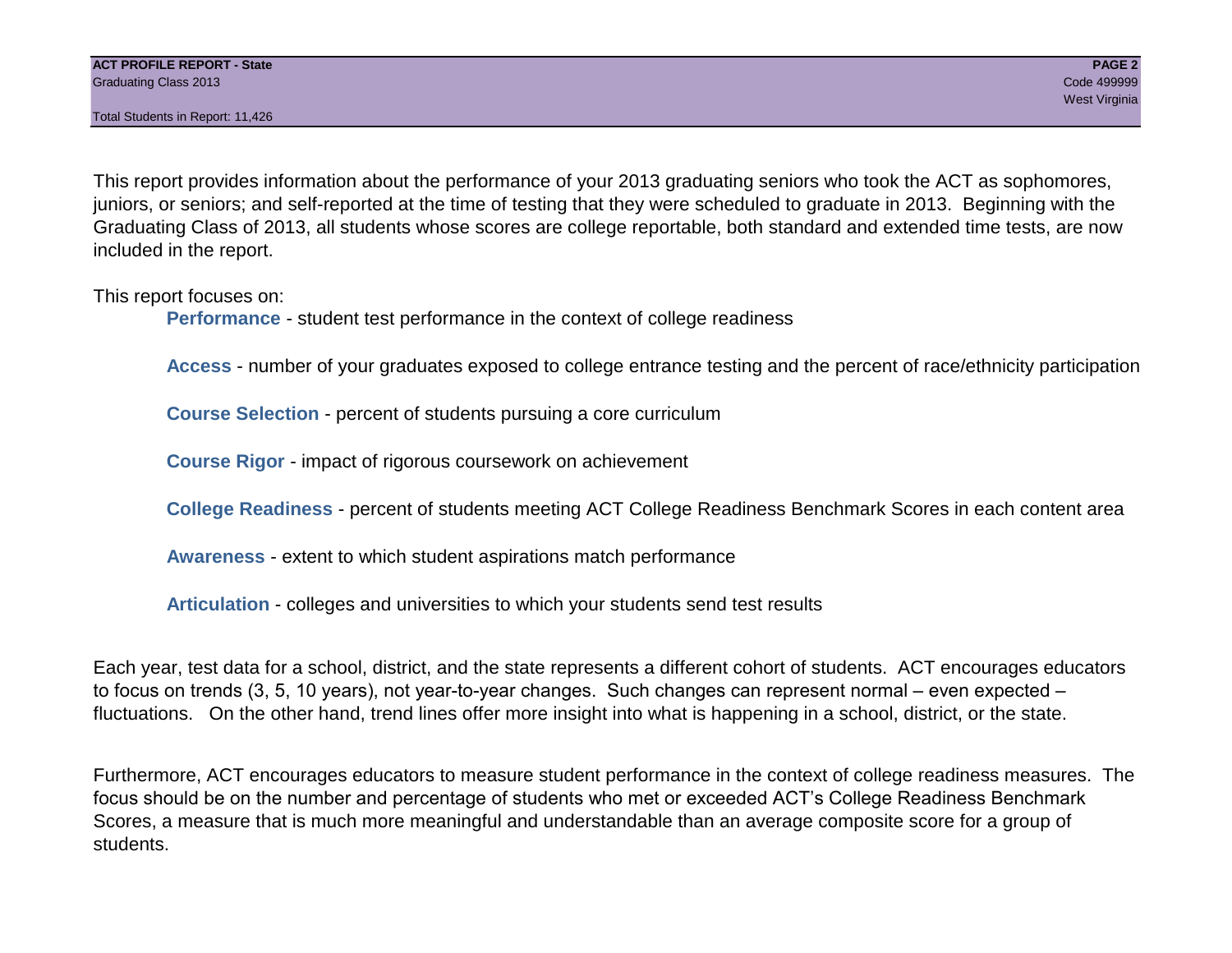Total Students in Report: 11,426

## **The ACT is a curriculum-based measure of college readiness. ACT components include:**

Tests of academic achievement in English, math, reading, science, and writing (optional) High school grade and course information Student Profile Section Career Interest Inventory

## **The ACT:**

Every few years, ACT conducts the **ACT National Curriculum Survey** to ensure its curriculum-based assessment tools accurately measure the skills high school teachers teach and instructors of entry-level college courses expect. The ACT is the only college readiness test designed to reflect the results of such a survey.

ACT's **College Readiness Standards** are sets of statements intended to help students, parents and educators understand the meaning of test scores. The standards relate test scores to the types of skills needed for success in high school and beyond. They serve as a direct link between what students have learned and what they are ready to do next. The ACT is the only college readiness test for which scores can be tied directly to standards. *Connecting College Readiness Standards to the Classroom* interpretive guides can be found at www.act.org/standard/infoserv.html.

Only the ACT reports **College Readiness Benchmark Scores** – A benchmark score is the minimum score needed on an ACT subject-area test to indicate a 50% chance of obtaining a B or higher or about a 75% chance of obtaining a C or higher in the corresponding credit-bearing college courses, which include English Composition, Algebra, Social Science and Biology. These scores were empirically derived based on the actual performance of students in college. The College Readiness Benchmark Scores, updated for 2013, are:

| College Course/Course Area | <b>ACT Test</b> | <b>Benchmark Score</b> |
|----------------------------|-----------------|------------------------|
| <b>English Composition</b> | English         | 18                     |
| Algebra                    | Mathematics     | 22                     |
| <b>Social Sciences</b>     | Reading         | 22                     |
| Biology                    | Science         | 23                     |

For more information, go to www.act.org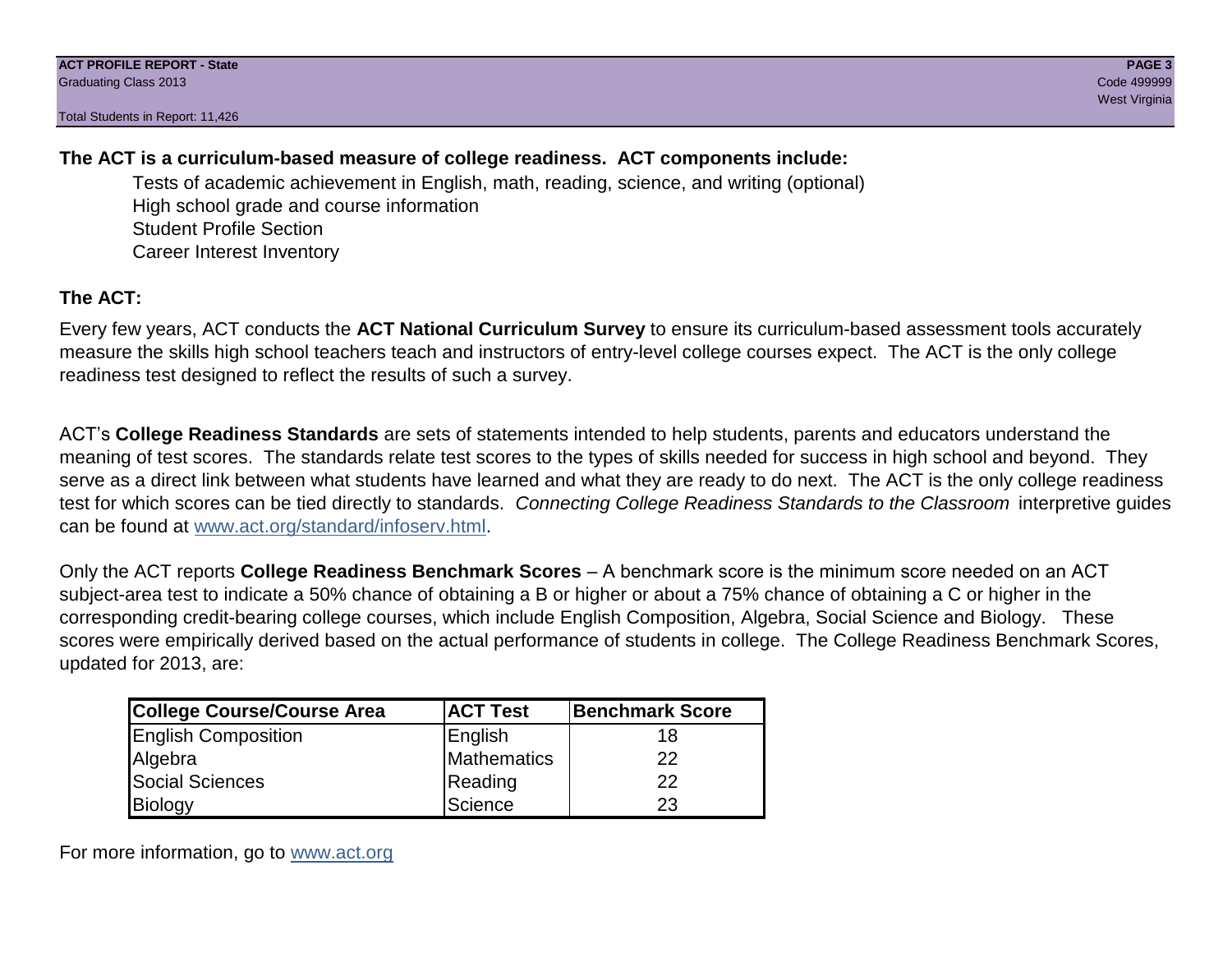## **How to Improve Scores and Increase College Readiness**

20% of your students met all four ACT College Readiness Benchmark Scores (Table 1.1). To improve students' scores and increase the percentage of students identified as college ready, ACT suggests:

PROVIDING ACCESS FOR ALL STUDENTS TO TAKE THE ACT: 11,426 of your students are included in this report (the 'cohort'). Increasing access insures that more students have the opportunity to consider college and allows the reader to use this report to evaluate how well courses and instructional programs are preparing students for college and work.

MAKING CORE CURRICULUM A PRIORITY: Emphasize the need for all students to develop college and work ready skills, regardless of postsecondary aspirations. 81% of the students in the cohort reported taking courses that would be considered 'Core or More' (Table 1.4).

MAKING SURE STUDENTS ARE TAKING THE RIGHT KINDS OF COURSES: Table 3.2 reports 4% of the cohort took less than three years of math courses. Of these students, 1% were college ready. 11% of the cohort reported taking a course sequence of Algebra I, Algebra II, and Geometry. 5% of these students were college ready. In comparison, 38% of the students who took 3 or more years of math beyond Algebra I, Algebra II, and Geometry were college ready. Getting more students ready for Algebra prior to 9th grade will increase the chances that students will be prepared for and take advanced-level math courses.

Similarly, Table 3.2 reports 12% of the cohort took less than three years of natural science courses. 15% of these students were college ready. In comparison, 37% of students who took at least three years of science coursework were college ready.

EVALUATING RIGOR OF COURSES: Table 2.6 reports the percentage of students falling in each of the ACT College Readiness Standards score ranges. For example, approximately 58% of the cohort fall into the lowest three Mathematics score ranges. To increase these students' achievement, identify the standards they should focus on next by accessing ACT's College Readiness Standards at www.act.org/standard.

PLAN GUIDANCE ACTIVITIES BASED ON STUDENTS' CAREER AND COLLEGE ASPIRATIONS: Data in Tables 4.1 and 4.2 enable the reader to determine if aspirations are consistent with academic performance and whether among students with similar aspirations, academic performance is consistent across racial/ethnic groups.

For more information on interpreting data in this report, or to learn how ACT can help your students improve their readiness for college and the workplace, contact ACT Customer Service at 319-337-1309 or customerservices@act.org.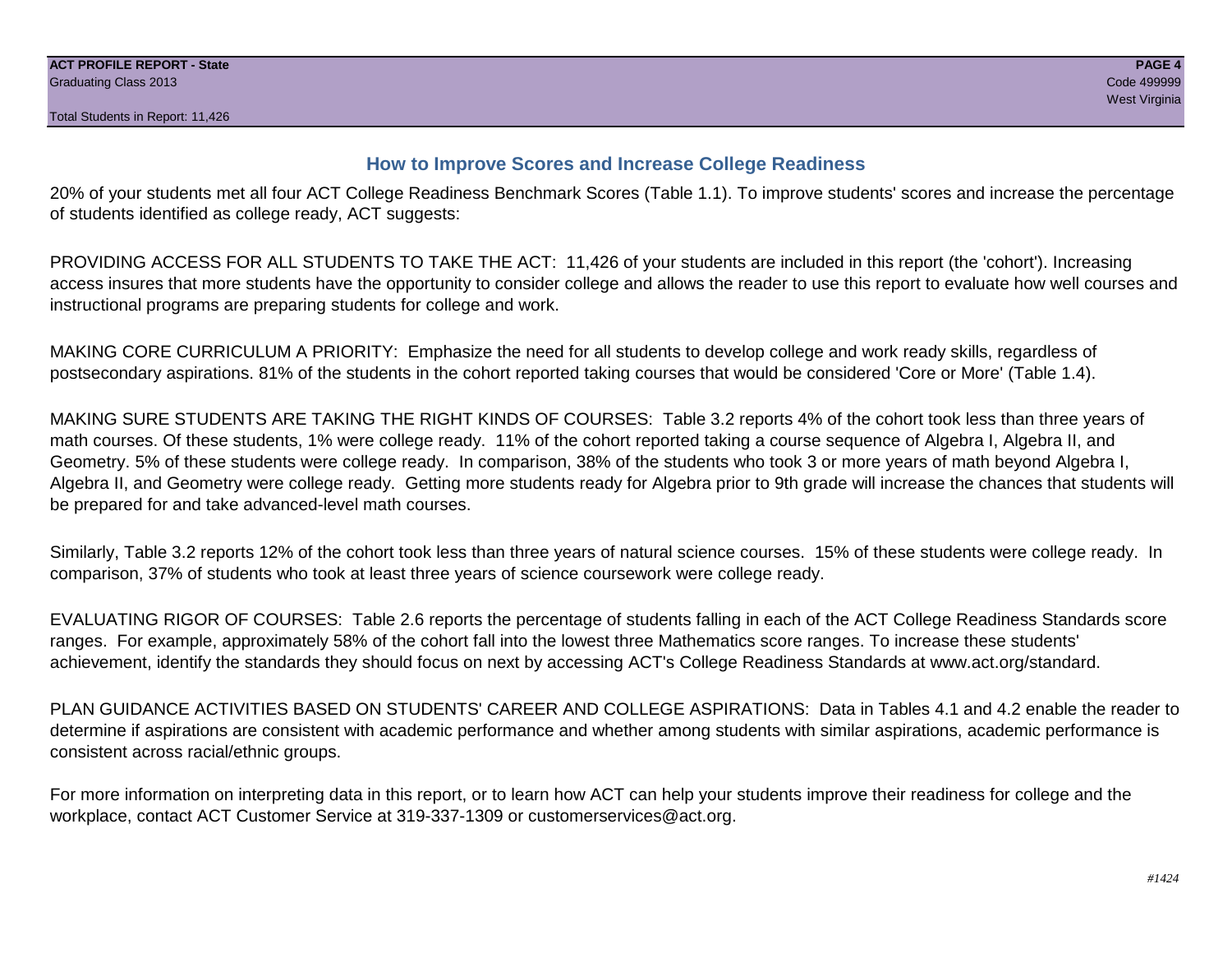**ACT PROFILE REPORT - State: SECTION I, EXECUTIVE SUMMARY PAGE 5** Graduating Class 2013 Code 499999

Total Students in Report: 11,426

## Section I Executive Summary

Beginning with the Graduating Class of 2013, all students whose scores are college reportable, both standard and extended time tests, are now included. Also beginning with the 2013 Graduating Class data, College Readiness Benchmarks for Reading and Science were updated to reflect the most recent college coursework research.

> To find the results of only standard time or extended time test takers, refer to Tables 1.7 and 1.8 on page 10.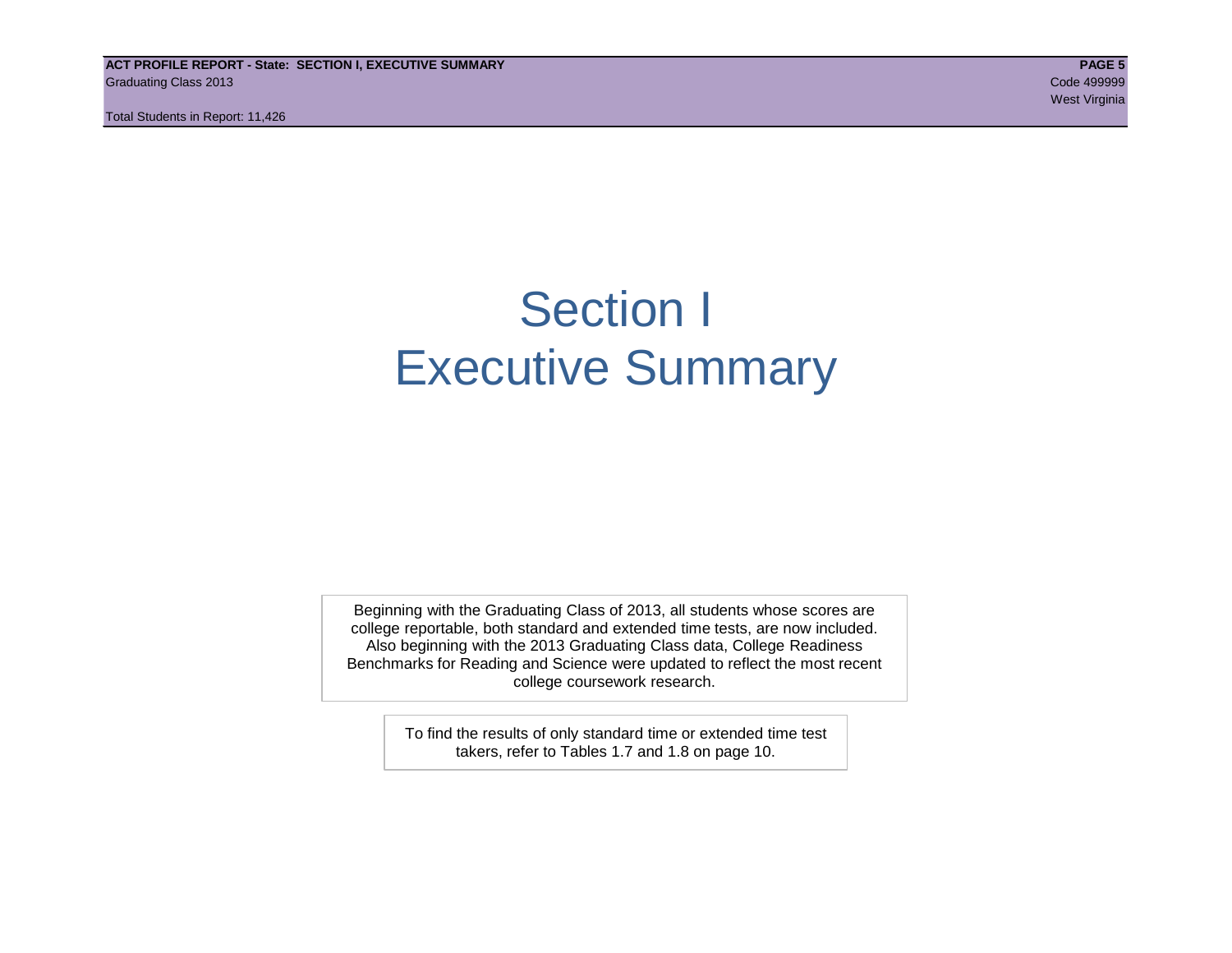## **ACT PROFILE REPORT - State: SECTION I, EXECUTIVE SUMMARY PAGE 6** Graduating Class 2013 Code 499999

Total Students in Report: 11,426





**A benchmark score is the minimum score needed on an ACT subject-area test to indicate a 50% chance of obtaining a B or higher or about a 75% chance of obtaining a C or higher in the corresponding credit-bearing college course.**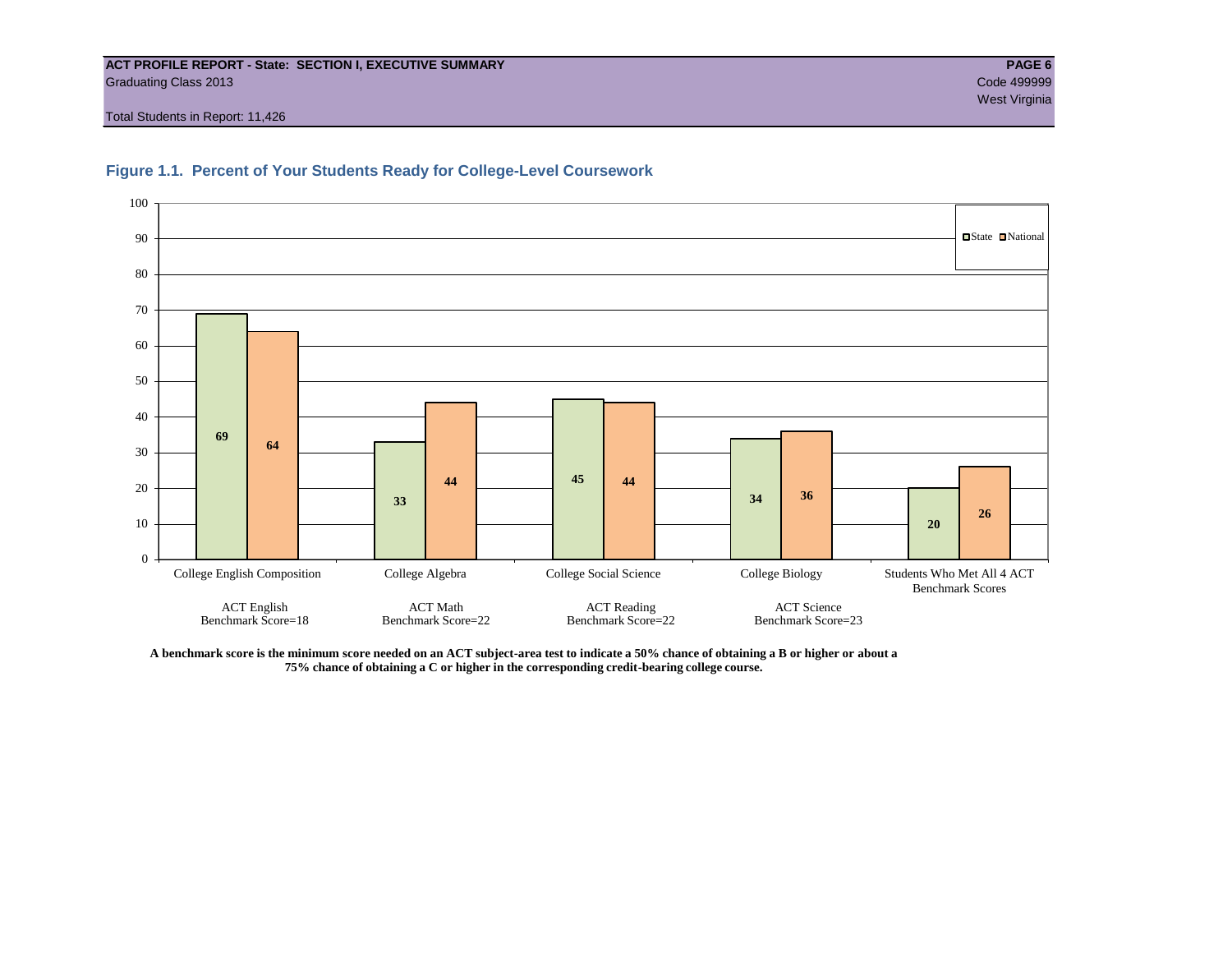## **ACT PROFILE REPORT - State: SECTION I, EXECUTIVE SUMMARY PAGE 7** Graduating Class 2013 Code 499999

west Virginia and the Community of the Community of the Community of the Community of the West Virginia and th

Total Students in Report: 11,426

|      |              | <b>Number of Students</b> |                | <b>Percent Who Met Benchmarks</b> |                    |          |              |                 |                |          |                     |          |  |  |
|------|--------------|---------------------------|----------------|-----------------------------------|--------------------|----------|--------------|-----------------|----------------|----------|---------------------|----------|--|--|
|      |              | Tested                    | <b>English</b> |                                   | <b>Mathematics</b> |          | Reading      |                 | <b>Science</b> |          | <b>Met All Four</b> |          |  |  |
| Year | <b>State</b> | <b>National</b>           | <b>State</b>   | National                          | State              | National | <b>State</b> | <b>National</b> | <b>State</b>   | National | <b>State</b>        | National |  |  |
| 2009 | 11,696       | 1,480,469                 | 71             | 67                                | 30                 | 42       | 54           | 53              | 25             | 28       |                     | 23       |  |  |
| 2010 | 11,569       | .568.835                  | 71             | 66                                | 32                 | 43       | 54           | 52              | 24             | 29       | 18                  | 24       |  |  |
| 2011 | 11,505       | 1,623,112                 | 70             | 66                                | 32                 | 45       | 53           | 52              | 23             | 30       |                     | 25       |  |  |
| 2012 | 11.719       | .666,017                  | 70             | 67                                | 33                 | 46       | 53           | 52              | 25             | 31       | 19                  | 25       |  |  |
| 2013 | 11,426       | 1,799,243                 | 69             | 64                                | 33                 | 44       | 45           | 44              | 34             | 36       | 20                  | 26       |  |  |

## **Table 1.1. Five Year Trends—Percent of Students Who Met College Readiness Benchmarks**

## **Table 1.2. Five Year Trends—Average ACT Scores**

|      |              | <b>Number of Students</b> |              |                 |                    | <b>Average ACT Scores</b> |                |                 |                |          |                  |          |  |  |  |
|------|--------------|---------------------------|--------------|-----------------|--------------------|---------------------------|----------------|-----------------|----------------|----------|------------------|----------|--|--|--|
|      |              | Tested                    |              | <b>English</b>  | <b>Mathematics</b> |                           | <b>Reading</b> |                 | <b>Science</b> |          | <b>Composite</b> |          |  |  |  |
| Year | <b>State</b> | National                  | <b>State</b> | <b>National</b> |                    | <b>National</b>           | <b>State</b>   | <b>National</b> | <b>State</b>   | National | <b>State</b>     | National |  |  |  |
| 2009 | .696         | .480,469                  | 20.8         | 20.6            | 19.6               | 21.0                      | 21.4           | 21.4            | 20.5           | 20.9     | 20.7             | 21.1     |  |  |  |
| 2010 | .569         | .568.835                  | 20.7         | 20.5            | 19.6               | 21.0                      | 21.3           | 21.3            | 20.6           | 20.9     | 20.7             | 21.0     |  |  |  |
| 2011 | .505         | .623,112                  | 20.6         | 20.6            | 19.5               | 21.1                      | 21.2           | 21.3            | 20.5           | 20.9     | 20.6             | 21.1     |  |  |  |
| 2012 | 11,719       | .666,017                  | 20.6         | 20.5            | 19.6               | 21.1                      | 21.3           | 21.3            | 20.5           | 20.9     | 20.6             | 21.1     |  |  |  |
| 2013 | 11,426       | 1,799,243                 | 20.5         | 20.2            | 19.5               | 20.9                      | 21.3           | 21.1            | 20.6           | 20.7     | 20.6             | 20.9     |  |  |  |

## **Table 1.3. Five Year Trends—Average ACT Scores Nationwide**

|      | <b>Number of Students</b> |                | <b>Average ACT Scores</b> |                |                |                  |  |  |  |  |  |  |
|------|---------------------------|----------------|---------------------------|----------------|----------------|------------------|--|--|--|--|--|--|
| Year | Tested                    | <b>English</b> | <b>Mathematics</b>        | <b>Reading</b> | <b>Science</b> | <b>Composite</b> |  |  |  |  |  |  |
| 2009 | ,480,469                  | 20.6           | 21.0                      | 21.4           | 20.9           | 21.1             |  |  |  |  |  |  |
| 2010 | ,568,835                  | 20.5           | 21.0                      | 21.3           | 20.9           | 21.0             |  |  |  |  |  |  |
| 2011 | ,623,112                  | 20.6           | 21.1                      | 21.3           | 20.9           | 21.1             |  |  |  |  |  |  |
| 2012 | ,666,017                  | 20.5           | 21.1                      | 21.3           | 20.9           | 21.1             |  |  |  |  |  |  |
| 2013 | 1,799,243                 | 20.2           | 20.9                      | 21.1           | 20.7           | 20.9             |  |  |  |  |  |  |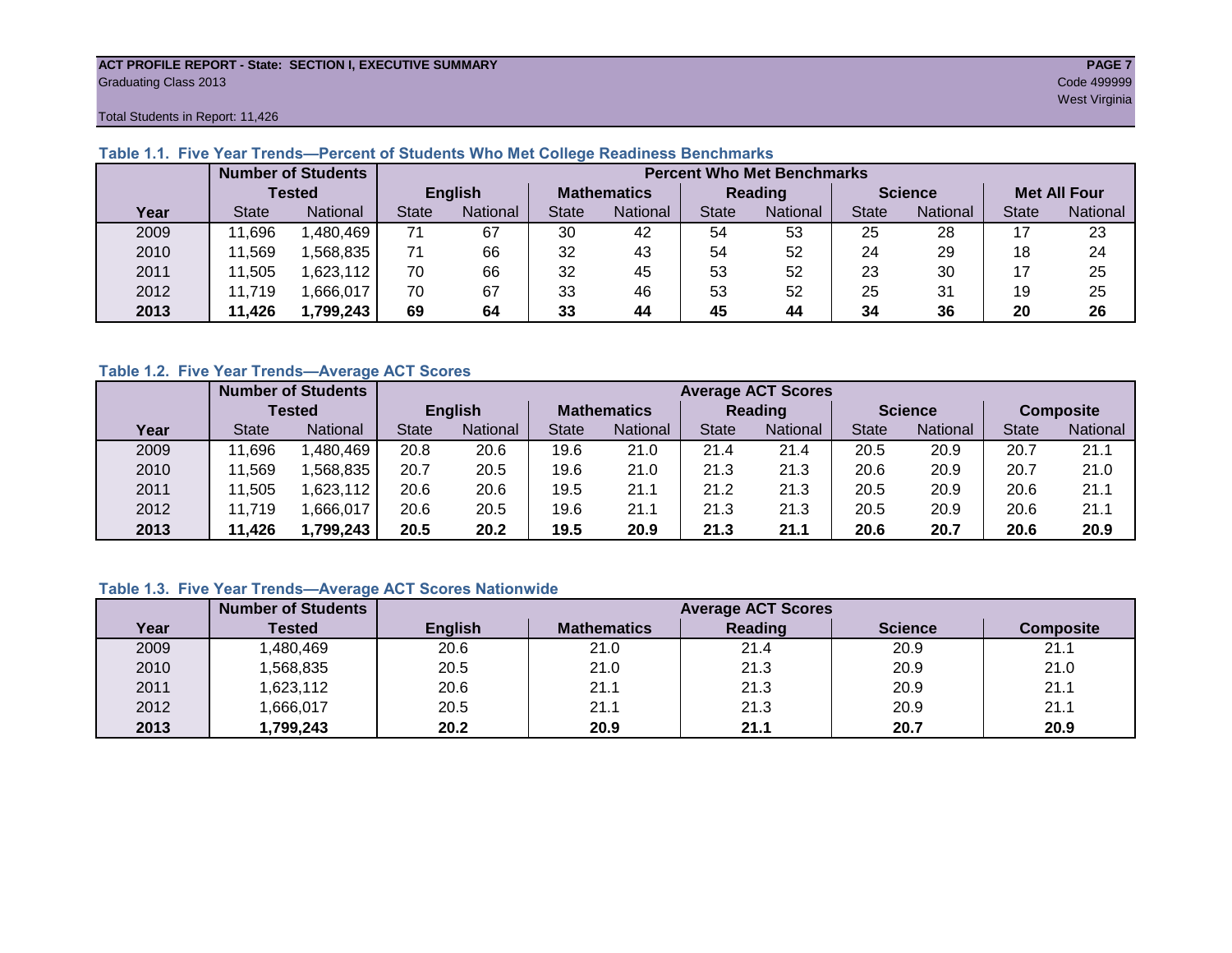## **ACT PROFILE REPORT - State: SECTION I, EXECUTIVE SUMMARY PAGE 8** Graduating Class 2013 Code 499999

## Total Students in Report: 11,426

|      |         |                                     |      |                      |         | <b>Average ACT Scores</b> |         |                    |         |                |         |                |         |                  |  |  |  |
|------|---------|-------------------------------------|------|----------------------|---------|---------------------------|---------|--------------------|---------|----------------|---------|----------------|---------|------------------|--|--|--|
|      |         | <b>Number of Students</b><br>Tested |      | Percent <sup>2</sup> |         | <b>English</b>            |         | <b>Mathematics</b> |         | <b>Reading</b> |         | <b>Science</b> |         | <b>Composite</b> |  |  |  |
|      |         |                                     | Core | Less                 |         |                           |         |                    |         |                |         |                |         |                  |  |  |  |
|      | Core or | Less than                           | or   | than                 | Core or | Less than                 | Core or | Less than          | Core or | Less than      | Core or | Less than      | Core or | Less than        |  |  |  |
| Year | More    | Core                                | More | Core                 | More    | Core                      | More    | Core               | More    | Core           | More    | Core           | More    | Core             |  |  |  |
| 2009 | .564    | 3.879                               | 65   | 33                   | 21.9    | 19.0                      | 20.5    | 17.9               | 22.3    | 19.9           | 21.4    | 19.0           | 21.7    | 19.1             |  |  |  |
| 2010 | 8,203   | 3.149                               | 71   | 27                   | 21.6    | 18.6                      | 20.4    | 17.9               | 22.1    | 19.6           | 21.3    | 18.9           | 21.5    | 18.9             |  |  |  |
| 2011 | 8,847   | 2,414                               | 77   | 21                   | 21.4    | 18.4                      | 20.1    | 17.6               | 21.9    | 19.3           | 21.1    | 18.6           | 21.2    | 18.6             |  |  |  |
| 2012 | 9,571   | .993                                | 82   | 17                   | 21.3    | 17.9                      | 20.1    | 17.3               | 21.8    | 18.9           | 21.0    | 18.1           | 21.2    | 18.2             |  |  |  |
| 2013 | 9.226   | .962                                | 81   | 17                   | 21.1    | 18.1                      | 20.0    | 17.4               | 21.9    | 19.2           | 21.1    | 18.6           | 21.2    | 18.4             |  |  |  |

## **Table 1.4. Five Year Trends—Average ACT Scores by Level of Preparation**

<sup>1</sup>"Core or More" results correspond to students taking four or more years of English AND three or more years each of math, social studies, and natural science.

 $2$ Percent of all students tested. Numbers will not add up to 100% due to student non-response.

## **Table 1.5. Five Year Trends—Percent and Average Composite Score by Race/Ethnicity**

|                                        | 2009   |     |      | 2010   |               | 2011 |        | 2012   |      |        | 2013 |      |        |     |      |
|----------------------------------------|--------|-----|------|--------|---------------|------|--------|--------|------|--------|------|------|--------|-----|------|
|                                        |        | %   | Avg  | N      | $\frac{9}{6}$ | Ava  | N      | %      | Avg  | N      | %    | Ava  | N      | %   | Avg  |
| <b>All Students</b>                    | 11.696 | 100 | 20.7 | 11.569 | 100           | 20.7 | 11.505 | 100    | 20.6 | 11.719 | 100  | 20.6 | 11.426 | 100 | 20.6 |
| Black/African American                 | 391    |     | 17.5 | 418    | 4             | 17.4 | 406    | 4      | 17.6 | 461    | 4    | 17.3 | 422    |     | 17.5 |
| American Indian/Alaska Native          | 41     |     | 19.8 | 46     | 0             | 20.5 | 46     | 0      | 19.0 | 33     | 0    | 19.9 | 19     | 0   | 20.2 |
| White                                  | 10,503 | 90  | 20.8 | 10.374 | 90            | 20.8 | 10.195 | 89     | 20.7 | 10.296 | 88   | 20.7 | 9,939  | 87  | 20.7 |
| Hispanic/Latino                        | 120    |     | 20.2 | 102    |               | 19.4 | 167    |        | 20.5 | 210    |      | 20.4 | 231    |     | 20.5 |
| Asian                                  | 126    |     | 23.3 | 113    |               | 23.4 | 106    |        | 24.4 | 97     |      | 23.2 | 91     |     | 23.5 |
| Native Hawaiian/Other Pacific Islander |        |     |      | 0      | 0             |      |        | 0      | 22.4 | 5      |      | 20.6 | 8      | 0   | 20.3 |
| Two or more races                      | 176    |     | 21.7 | 195    | 2             | 20.5 | 259    | $\sim$ | 20.2 | 352    |      | 20.3 | 402    |     | 20.4 |
| Prefer not to respond/No response      | 339    |     | 20.8 | 321    | ◠<br>دت       | 20.5 | 321    |        | 20.4 | 265    | ◠    | 21.4 | 314    |     | 20.2 |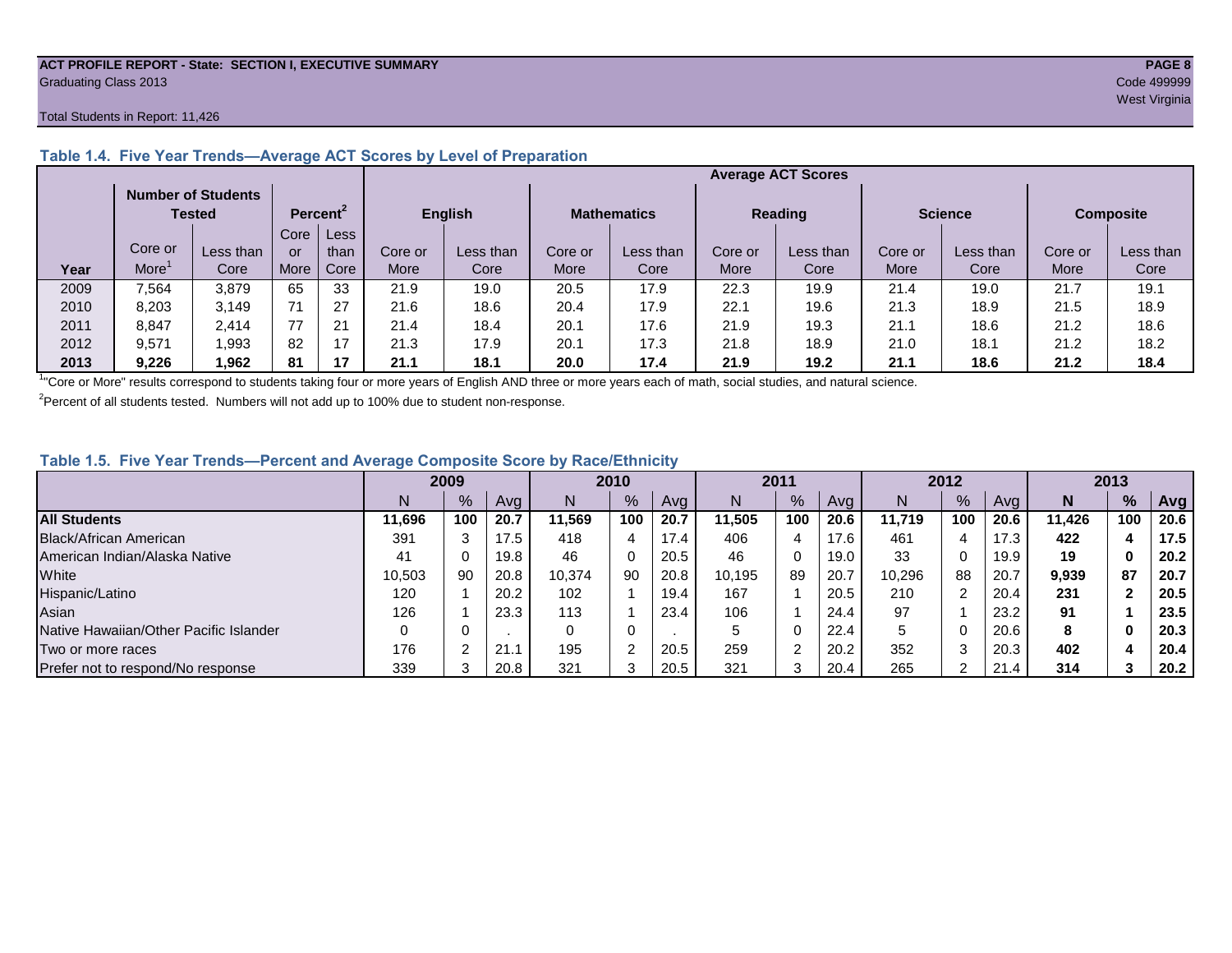## **ACT PROFILE REPORT - State: SECTION I, EXECUTIVE SUMMARY PAGE 9** Graduating Class 2013 Code 499999

west Virginia and the Community of the Community of the Community of the Community of the Community of the Comm

## Total Students in Report: 11,426

## **Table 1.6. Percent of Students in College Readiness Standards Score Ranges**

| <b>CRS</b>                 | <b>English</b>      | <b>Mathematics</b>      | <b>Reading</b>         | <b>Science</b>       |
|----------------------------|---------------------|-------------------------|------------------------|----------------------|
| Range                      | (Benchmark = $18$ ) | (Benchmark = $22$ )     | (Benchmark = $22$ )    | $(Benchmark = 23)$   |
|                            | 100%                | 100%                    | 100%                   | 100%                 |
| $1 - 12$                   | 50%<br>13%<br>7%    | 50%<br>$1\%$<br>$1\%$   | 50%<br>$8\%$<br>4%     | 50%<br>7%<br>4%      |
|                            | $0\%$               | $0\%$                   | $0\%$                  | $0\%$                |
| $13 - 15$                  | 100%                | 100%                    | 100%                   | 100%                 |
|                            | 50%<br>14%<br>13%   | 50%<br>16%<br>14%       | 50%<br>13%<br>11%      | 50%<br>10%<br>$9\%$  |
|                            | $0\%$               | $0\%$                   | $0\%$                  | 0%                   |
|                            | 100%                | 100%                    | 100%                   | 100%                 |
| 16-19                      | 50%<br>20%<br>18%   | 41%<br>33%<br>50%       | 50%<br>23%<br>21%      | 26%<br>50%<br>23%    |
|                            | 0%                  | $0\%$                   | $0\%$                  | $0\%$                |
|                            | 100%                | 100%                    | 100%                   | 100%                 |
| 20-23                      | 31%<br>25%<br>50%   | 50%<br>22%<br>19%       | 29%<br>50%<br>24%      | 35%<br>30%<br>50%    |
|                            | 0%                  | $0\%$                   | $0\%$                  | 0%                   |
|                            | 100%                | 100%                    | 100%                   | 100%                 |
| 24-27                      | 50%<br>18%<br>16%   | 50%<br>21%<br>16%       | 50%<br>17%<br>15%      | 50%<br>20%<br>20%    |
|                            | $0\%$               | $0\%$                   | $0\%$                  | $0\%$                |
|                            | 100%                | 100%                    | 100%                   | 100%                 |
| 28-32                      | 50%                 | 50%                     | 50%<br>13%<br>12%      | 50%                  |
|                            | 10%<br>8%<br>0%     | $9\%$<br>$4\%$<br>$0\%$ | $0\%$                  | $8\%$<br>5%<br>0%    |
|                            | 100%                | 100%                    | 100%                   | 100%                 |
| 33-36                      | 50%                 | 50%                     | 50%                    | 50%                  |
|                            | $5\%$<br>3%<br>0%   | $3%$<br>$1\%$<br>$0\%$  | $5\%$<br>$3%$<br>$0\%$ | 2%<br>$1\%$<br>$0\%$ |
|                            | 100%                | 100%                    | 100%                   | 100%                 |
|                            | 69%<br>64%          |                         |                        |                      |
| % At or Above<br>Benchmark | 50%                 | 44%<br>50%<br>33%       | 45%<br>44%<br>50%      | 36%<br>50%<br>34%    |
|                            |                     |                         |                        |                      |
|                            | $0\%$               | $0\%$                   | $0\%$                  | $0\%$                |
|                            |                     | $=$ State               | $=$ National           |                      |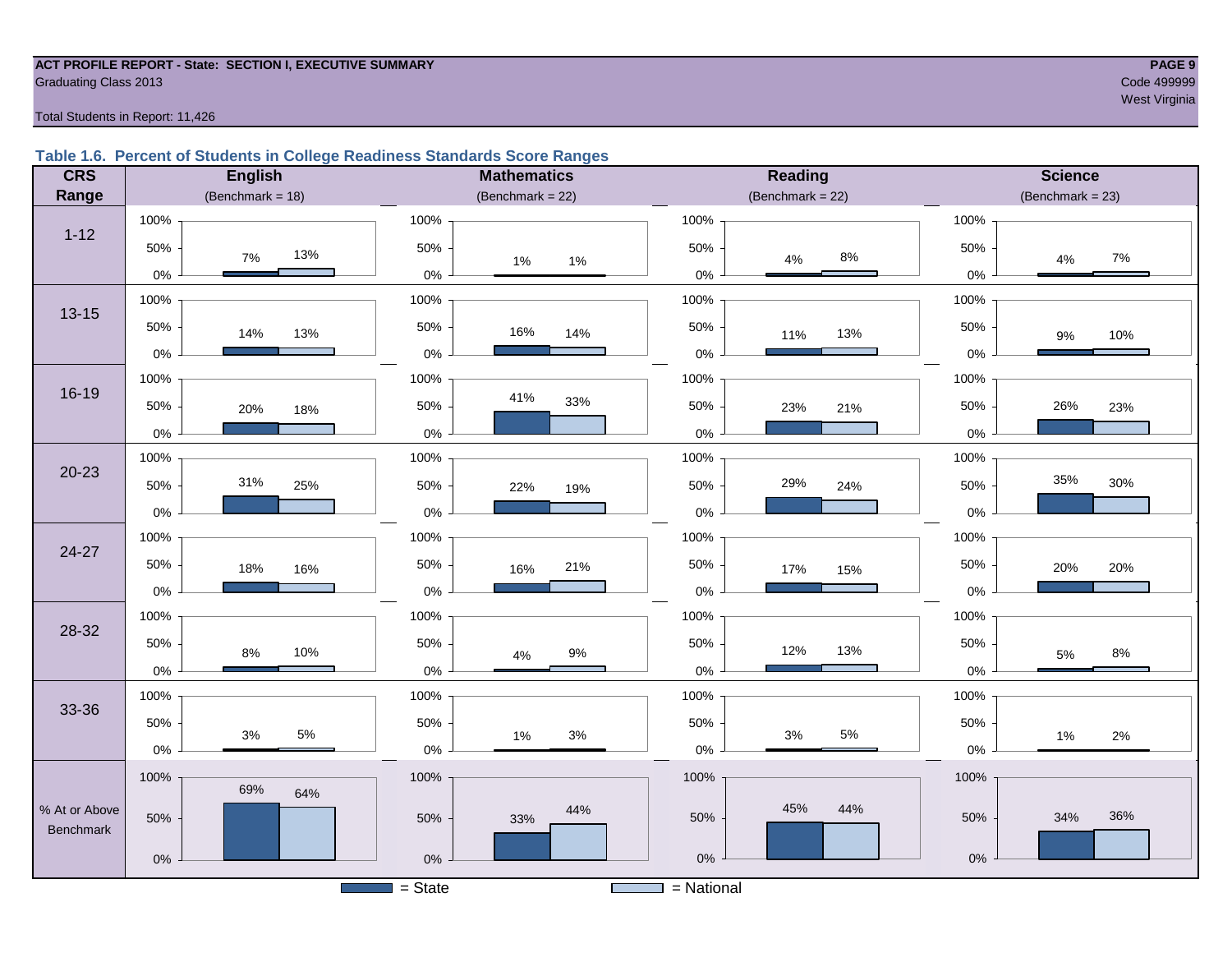## **ACT PROFILE REPORT- State: SECTION II, ACADEMIC ACHIEVEMENT PAGE 10** Graduating Class 2013 Code 499999

Total Students in Report: 11,426

| <b>Student Group</b> | <b>Test Session</b>  |           |         | <b>Average ACT Scores</b> |             |         |         |           |  |  |  |  |  |
|----------------------|----------------------|-----------|---------|---------------------------|-------------|---------|---------|-----------|--|--|--|--|--|
|                      | <b>Duration</b>      | N         | Percent | English                   | Mathematics | Reading | Science | Composite |  |  |  |  |  |
|                      | <b>Standard Time</b> | 11,163    | 98      | 20.6                      | 19.6        | 21.4    | 20.7    | 20.7      |  |  |  |  |  |
| <b>State</b>         | <b>Extended Time</b> | 263       | 2       | 14.9                      | 16.0        | 17.3    | 16.7    | 16.4      |  |  |  |  |  |
|                      | Total                | 11,426    | 100     | 20.5                      | 19.5        | 21.3    | 20.6    | 20.6      |  |  |  |  |  |
|                      | <b>Standard Time</b> | 1,727,041 | 96      | 20.4                      | 21.0        | 21.3    | 20.9    | 21.0      |  |  |  |  |  |
| <b>National</b>      | <b>Extended Time</b> | 72,202    | 4       | 15.9                      | 17.7        | 18.1    | 17.9    | 17.5      |  |  |  |  |  |
|                      | Total                | ,799,243  | 100     | 20.2                      | 20.9        | 21.1    | 20.7    | 20.9      |  |  |  |  |  |

## **Table 1.7. Average ACT College Reportable Scores by Test Session Duration**

## **Table 1.8. Percent of Students Who Met College Readiness Benchmark Scores by Test Session Duration**

| <b>Student Group</b> | <b>Test Session</b>  |         | Met         |         |         |          |
|----------------------|----------------------|---------|-------------|---------|---------|----------|
|                      | <b>Duration</b>      | English | Mathematics | Reading | Science | All Four |
|                      | Standard Time        | 70      | 33          | 46      | 34      | 20       |
| <b>State</b>         | <b>Extended Time</b> | 27      |             | 23      | 14      | 6        |
|                      | Total                | 69      | 33          | 45      | 34      | 20       |
|                      | <b>Standard Time</b> | 65      | 45          | 45      | 37      | 27       |
| <b>National</b>      | <b>Extended Time</b> | 35      | 20          | 28      | 20      | 13       |
|                      | Total                | 64      | 44          | 44      | 36      | 26       |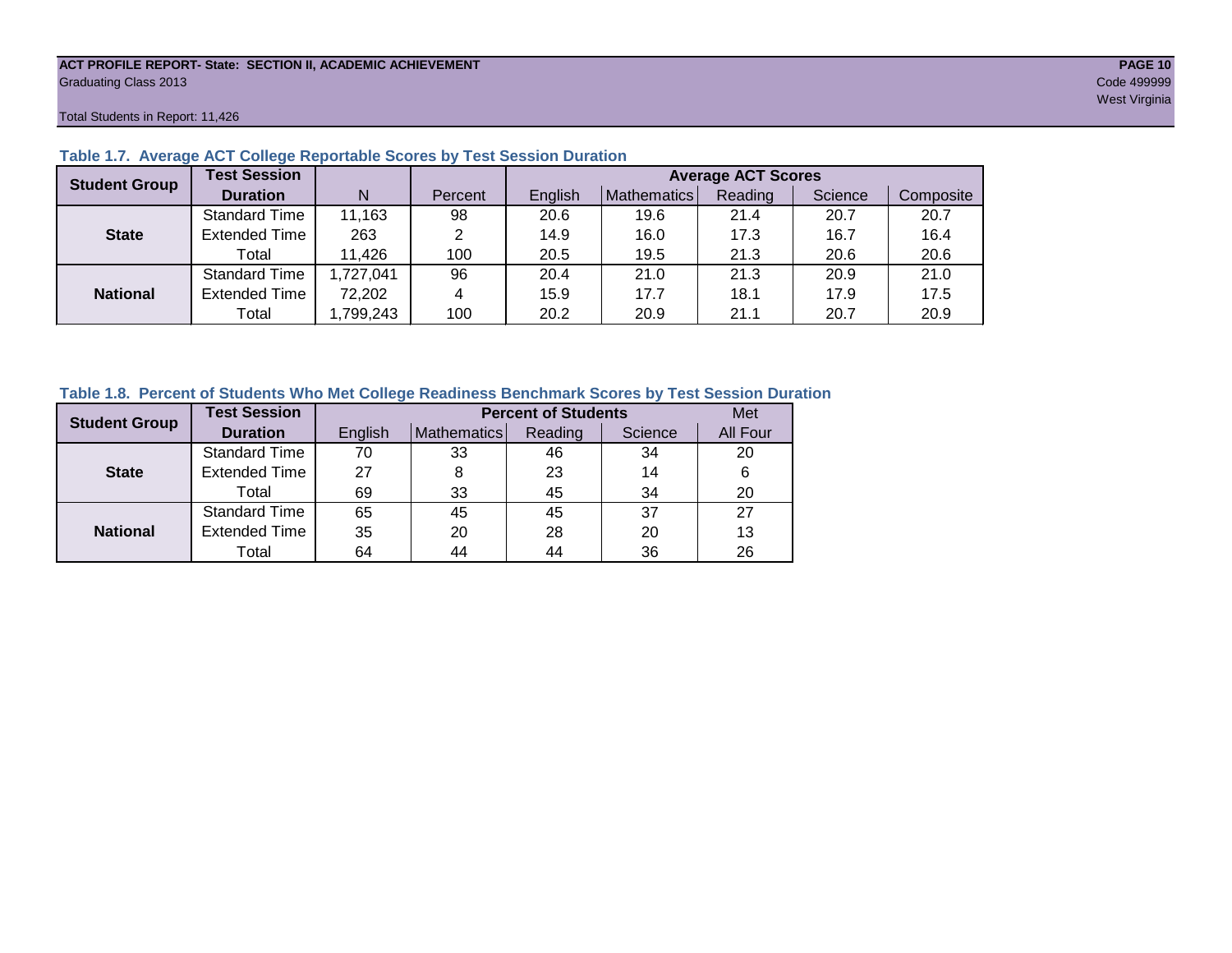## Section II Academic Achievement

Beginning with the Graduating Class of 2013, all students whose scores are college reportable, both standard and extended time tests, are now included. Also beginning with the 2013 Graduating Class data, College Readiness Benchmarks for Reading and Science were updated to reflect the most recent college coursework research.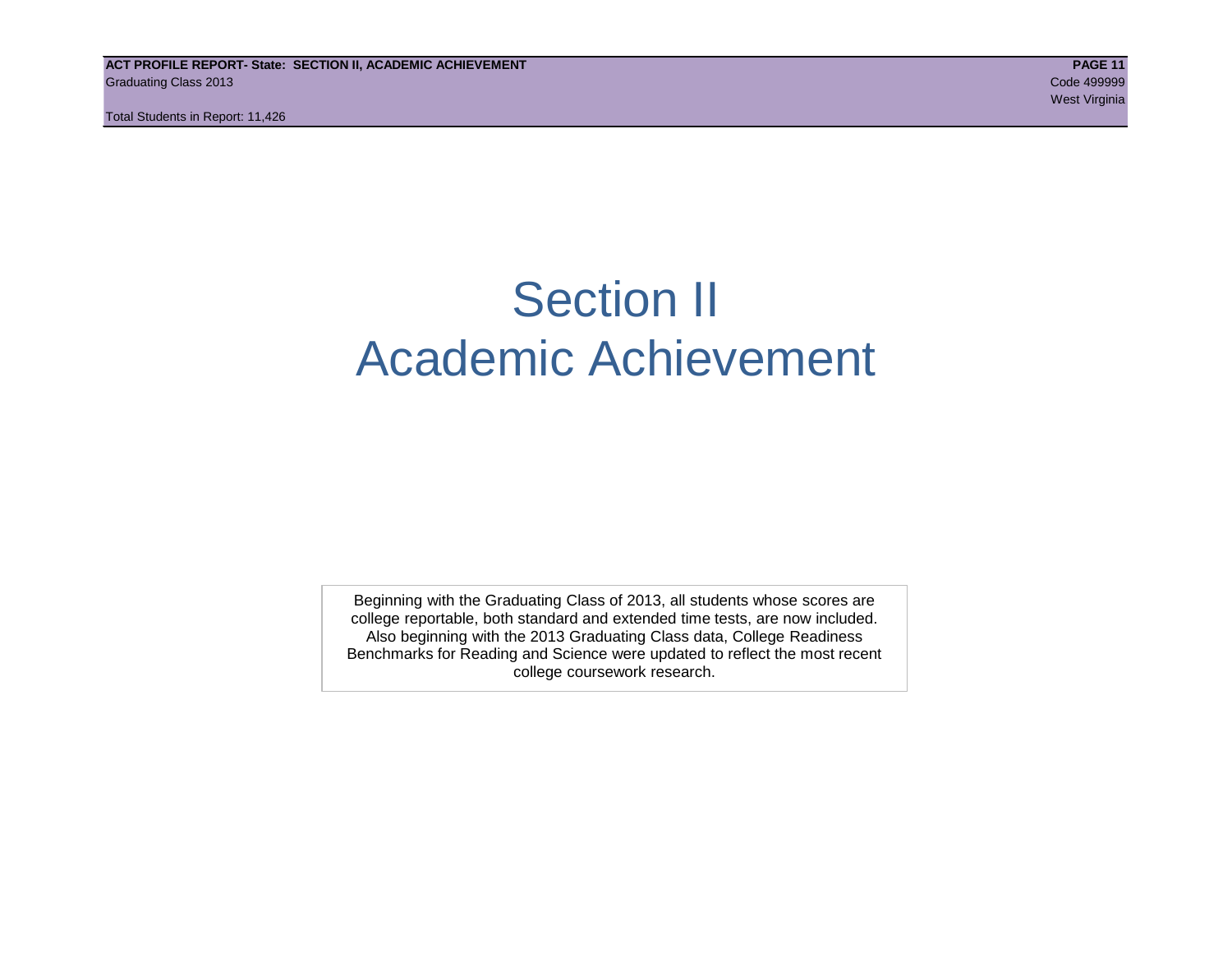## **ACT PROFILE REPORT- State: SECTION II, ACADEMIC ACHIEVEMENT PAGE 12** Graduating Class 2013 Code 499999

Total Students in Report: 11,426

|  | Table 2.1. ACT Score Distributions, Cumulative Percentages (CP <sup>1</sup> ), and Score Averages |  |  |  |
|--|---------------------------------------------------------------------------------------------------|--|--|--|
|  |                                                                                                   |  |  |  |

| <b>ACT Scale</b> |                | <b>English</b> |             | <b>Mathematics</b> |          | Reading        |                | <b>Science</b> |              | <b>Composite</b><br><b>ACT Scale</b> |                |
|------------------|----------------|----------------|-------------|--------------------|----------|----------------|----------------|----------------|--------------|--------------------------------------|----------------|
| <b>Score</b>     | N              | CP             | ${\sf N}$   | $\mathsf{CP}$      | N        | $\mathsf{CP}$  | ${\sf N}$      | CP             | N            | $\mathsf{CP}$                        | <b>Score</b>   |
| 36               | 15             | 100            | 9           | 100                | 48       | 100            | 17             | 100            | $\mathbf{1}$ | 100                                  | 36             |
| 35               | 78             | 100            | 16          | 100                | 49       | 100            | 25             | 100            | $10\,$       | 100                                  | 35             |
| 34               | 101            | 99             | 33          | 100                | 134      | 99             | 37             | 100            | 25           | 100                                  | 34             |
| 33               | 148            | 98             | 25          | 99                 | 132      | 98             | 27             | 99             | 41           | 100                                  | 33             |
| 32               | 94             | 97             | 40          | 99                 | 195      | 97             | 54             | 99             | 56           | 99                                   | 32             |
| 31               | 122            | 96             | 48          | 99                 | 291      | 95             | 82             | 99             | 116          | 99                                   | 31             |
| 30               | 179            | 95             | 80          | 99                 | 271      | 93             | 109            | $98\,$         | 136          | 98                                   | 30             |
| 29               | 188            | 94             | 104         | 98                 | 286      | 90             | 139            | $97\,$         | 146          | 97                                   | 29             |
| 28               | 285            | 92             | 182         | 97                 | 320      | 88             | 178            | 96             | 254          | 95                                   | $28\,$         |
| 27               | 317            | 89             | 266         | 95                 | 353      | 85             | 287            | 94             | 374          | 93                                   | $27\,$         |
| 26               | 419            | 87             | 428         | 93                 | 407      | 82             | 390            | 92             | 465          | 90                                   | $26\,$         |
| 25               | 584            | 83             | 521         | 89                 | 414      | 78             | 676            | 88             | 571          | 86                                   | 25             |
| 24               | 694            | 78             | 637         | 85                 | 816      | 75             | 915            | 82             | 725          | 81                                   | 24             |
| 23               | 754            | 72             | 656         | $\bf 79$           | 679      | 67             | 915            | $74\,$         | 846          | 74                                   | 23             |
| 22               | 852            | 65             | 681         | 73                 | 761      | 62             | 867            | 66             | 922          | 67                                   | 22             |
| 21               | 926            | 58             | 548         | 67                 | 976      | 55             | 1,233          | 59             | 769          | 59                                   | 21             |
| 20               | 958            | 50             | 574         | 63                 | 891      | 46             | 962            | 48             | 945          | 52                                   | 20             |
| 19               | 605            | 41             | 618         | 58                 | 687      | 39             | 951            | 39             | 1,005        | 44                                   | 19             |
| 18               | 572            | 36             | 747         | 52                 | 724      | 33             | 922            | 31             | 988          | 35                                   | 18             |
| 17               | 539            | 31             | 1,443       | 46                 | 569      | 26             | 571            | 23             | 863          | 27                                   | 17             |
| 16               | 597            | 26             | 1,840       | 33                 | 650      | 21             | 531            | 18             | 739          | 19                                   | 16             |
| 15               | 761            | 21             | 1,173       | 17                 | 470      | 16             | 426            | 13             | 591          | 13                                   | 15             |
| 14               | 457            | 14             | 510         | $\boldsymbol{7}$   | 447      | 11             | 341            | $10$           | 397          | $\overline{7}$                       | 14             |
| 13               | 380            | 10             | 174         | $\overline{2}$     | 377      | $\overline{7}$ | 284            | $\overline{7}$ | 253          | $\overline{4}$                       | 13             |
| 12               | 227            | $\overline{7}$ | 47          | $\mathbf{1}$       | 252      | 4              | 193            | 4              | 137          | $\boldsymbol{2}$                     | 12             |
| 11               | 206            | 5              | 17          |                    | 139      | 2              | 122            | 3              | 40           | $\mathbf 1$                          | 11             |
| 10               | 184            | 3              | 8           |                    | 46       | 1              | 100            | $\overline{2}$ | 9            | 1                                    | 10             |
| 9                | 103            | $\overline{2}$ | 1           |                    | 19       |                | 45             | 1              |              |                                      | 9              |
| 8                | 52             |                | $\Omega$    |                    | 16       |                | 21             |                |              |                                      | 8              |
| $\overline{7}$   | 20             |                | $\Omega$    |                    | 4        |                | $\overline{4}$ |                | $\Omega$     |                                      | $\overline{7}$ |
| 6                | $\overline{7}$ |                | $\Omega$    |                    |          |                | $\Omega$       |                | $\mathbf 0$  |                                      | 6              |
| 5                | $\mathbf 2$    |                | $\mathbf 0$ |                    | 2        |                |                |                | $\mathbf 0$  |                                      | 5              |
| 4                | 0              |                | $\Omega$    |                    | 0        |                |                |                | $\mathbf 0$  |                                      |                |
| 3                | $\mathbf 0$    |                | $\mathbf 0$ |                    | $\Omega$ |                | $\mathbf 0$    |                | $\mathbf 0$  |                                      | 3              |
| $\overline{2}$   | 0              |                | 0           |                    | 0        |                | 0              | $\mathbf{1}$   | $\Omega$     |                                      | $\overline{2}$ |
|                  | $\Omega$       | $\mathbf{1}$   | $\Omega$    | -1                 | $\Omega$ | 1              | $\Omega$       | 1              | $\Omega$     | $\overline{1}$                       |                |
| Avg (SD)         |                | 20.5(5.6)      |             | 19.5(4.4)          |          | 21.3(5.6)      |                | 20.6(4.6)      | 20.6(4.5)    |                                      | Avg (SD)       |

west Virginia and the Community of the Community of the Community of the Community of the Community of the Comm

<sup>1</sup>CP is the cumulative percent of students at or below a score point.

Note: Shaded portions of columns identify the students who met/exceeded the ACT College Readiness Benchmark Scores.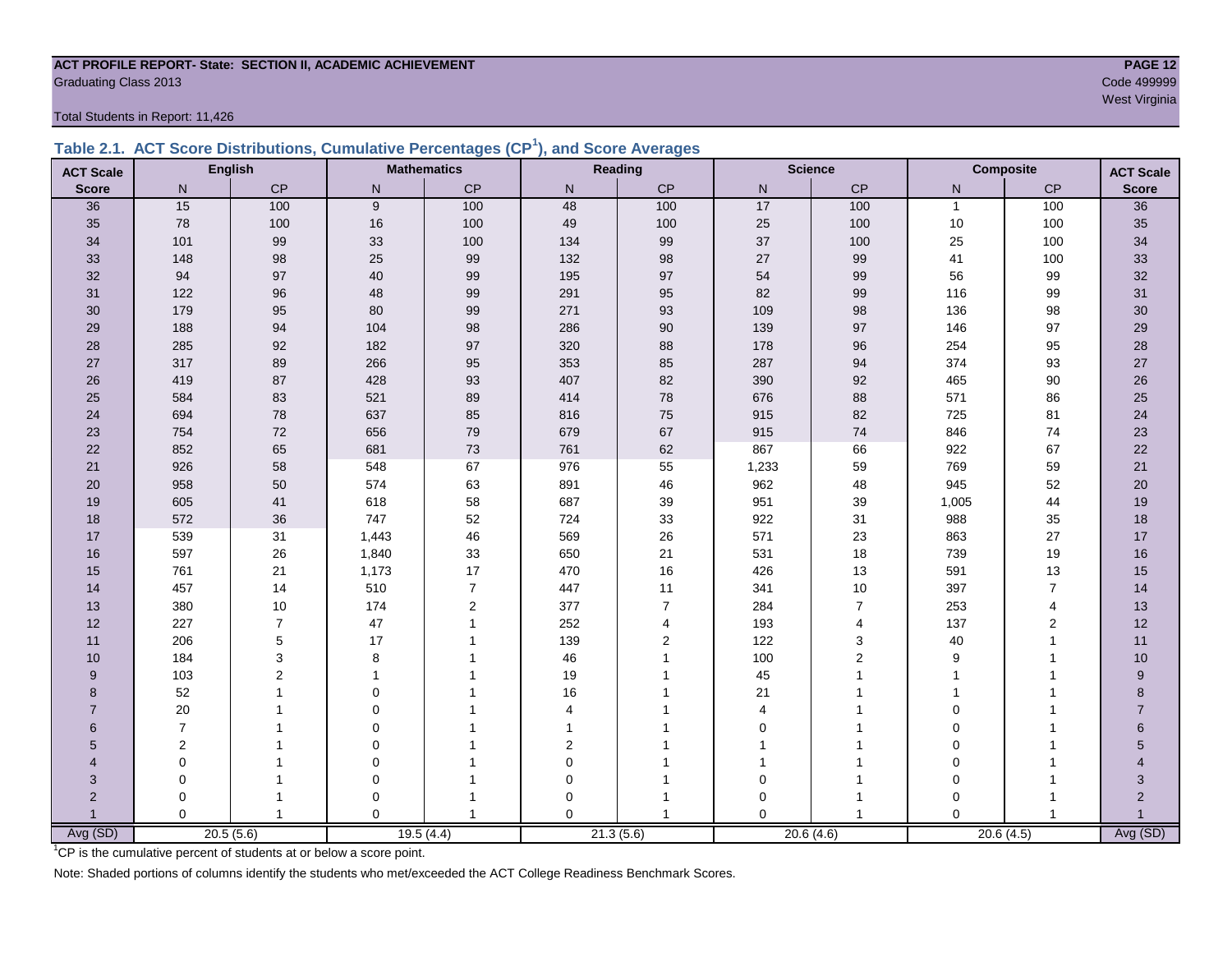## **ACT PROFILE REPORT- State: SECTION II, ACADEMIC ACHIEVEMENT PAGE 13** Graduating Class 2013 Code 499999

## Total Students in Report: 11,426

|                  |                         | <b>English</b> |                          |                |                        | Reading        |                        |                |                       |     | <b>Mathematics</b>         |                |                        |     |                  |  |
|------------------|-------------------------|----------------|--------------------------|----------------|------------------------|----------------|------------------------|----------------|-----------------------|-----|----------------------------|----------------|------------------------|-----|------------------|--|
|                  |                         |                |                          |                | <b>Social Studies/</b> |                |                        |                | <b>Pre/Elementary</b> |     | <b>Algebra/ Coordinate</b> |                | <b>Plane Geometry/</b> |     |                  |  |
| <b>ACT Scale</b> | <b>Usage/ Mechanics</b> |                | <b>Rhetorical Skills</b> |                | <b>Sciences</b>        |                | <b>Arts/Literature</b> |                | Algebra               |     | <b>Geometry</b>            |                | <b>Trigonometry</b>    |     | <b>ACT Scale</b> |  |
| <b>Score</b>     | N.                      | CP             | N                        | CP             | N                      | CP             | N                      | CP             | N                     | CP  | N                          | CP             | N <sub>1</sub>         | CP  | <b>Score</b>     |  |
| 18               | 270                     | 100            | 72                       | 100            | 174                    | 100            | 286                    | 100            | 183                   | 100 | 17                         | 100            | 37                     | 100 | 18               |  |
| 17               | 414                     | 98             | 82                       | 99             | 432                    | 98             | 375                    | 97             | 245                   | 98  | 36                         | 100            | 11                     | 100 | 17               |  |
| 16               | 429                     | 94             | 416                      | 99             | 540                    | 95             | 582                    | 94             | 244                   | 96  | 101                        | 100            | 110                    | 100 | 16               |  |
| 15               | 458                     | 90             | 527                      | 95             | 509                    | 90             | 713                    | 89             | 441                   | 94  | 252                        | 99             | 353                    | 99  | 15               |  |
| 14               | 619                     | 86             | 819                      | 90             | 811                    | 86             | 840                    | 83             | 519                   | 90  | 488                        | 96             | 574                    | 96  | 14               |  |
| 13               | 650                     | 81             | 1,026                    | 83             | 1,018                  | 78             | 932                    | 76             | 1,004                 | 86  | 940                        | 92             | 648                    | 91  | 13               |  |
| 12               | 940                     | 75             | 1,465                    | 74             | 1,187                  | 70             | 1,042                  | 67             | 1.057                 | 77  | 1,097                      | 84             | 1,421                  | 85  | 12               |  |
| 11               | 1.403                   | 67             | 1.336                    | 61             | 1,320                  | 59             | 1.274                  | 58             | 978                   | 68  | 1.295                      | 74             | 1.148                  | 72  | 11               |  |
| 10               | 1.474                   | 55             | 1.201                    | 50             | 1.260                  | 48             | 1.174                  | 47             | 1.255                 | 59  | 2,074                      | 63             | 1.654                  | 62  | 10               |  |
| 9                | 1,286                   | 42             | 1,467                    | 39             | 1,307                  | 37             | 994                    | 37             | 922                   | 48  | 1,428                      | 45             | 1,852                  | 48  | 9                |  |
| 8                | 983                     | 30             | 1,164                    | 26             | 1,143                  | 25             | 1,053                  | 28             | 1,439                 | 40  | 1,642                      | 32             | 1.485                  | 32  | 8                |  |
| $\overline{7}$   | 845                     | 22             | 755                      | 16             | 907                    | 15             | 782                    | 19             | 1.757                 | 27  | 959                        | 18             | 948                    | 19  | $\overline{7}$   |  |
| 6                | 661                     | 14             | 501                      | 10             | 445                    | $\overline{7}$ | 573                    | 12             | 811                   | 12  | 418                        | 10             | 585                    | 10  | 6                |  |
| 5                | 455                     | 9              | 336                      | 5              | 229                    | 3              | 528                    | $\overline{7}$ | 362                   | 5   | 354                        | 6              | 206                    | 5   | 5                |  |
| 4                | 318                     | 5              | 187                      | $\overline{2}$ | 78                     |                | 182                    | 2              | 144                   | 2   | 121                        | 3              | 264                    | 3   | $\overline{4}$   |  |
| 3                | 170                     | 2              | 66                       | 1              | 40                     |                | 72                     | 1              | 51                    |     | 148                        | $\overline{2}$ | 35                     | 1   | 3                |  |
| $\overline{2}$   | 48                      | $\overline{A}$ | 6                        | 1              | 23                     |                | 23                     | 1              | 13                    |     | 6                          | 1              | 68                     | 1   | $\overline{2}$   |  |
|                  | 3                       |                | $\mathbf 0$              | 1              | 3                      |                |                        |                |                       |     | 50                         | 1              | 27                     | 1   |                  |  |
| Avg (SD)         | 10.3(3.5)               |                | 10.5(3.0)                |                | 10.9(3.2)              |                | 10.8(3.5)              |                | 10.0(3.2)             |     | 9.8(2.7)                   |                | 9.8(2.7)               |     | Avg (SD)         |  |

**Table 2.2. ACT Subscore Distributions, Cumulative Percentages (CP<sup>1</sup> ), and Subscore Averages**

 $1$ <sup>T</sup>CP is the cumulative percent of students at or below a score point.

## **Table 2.3. ACT Score Quartile Values**

| <b>Quartile</b>      | <b>Enalish</b> | <b>Mathematics</b> | Reading | <b>Science</b> | Composite |
|----------------------|----------------|--------------------|---------|----------------|-----------|
| Q3 (75th Percentile) | 24             | ົ<br>ںے            | 25      | 24             | 24        |
| Q2 (50th Percentile) | <u>_</u>       |                    | n.<br>∠ | ິ<br>-         | 20        |
| Q1 (25th Percentile) |                |                    |         | י ^<br>۱o      |           |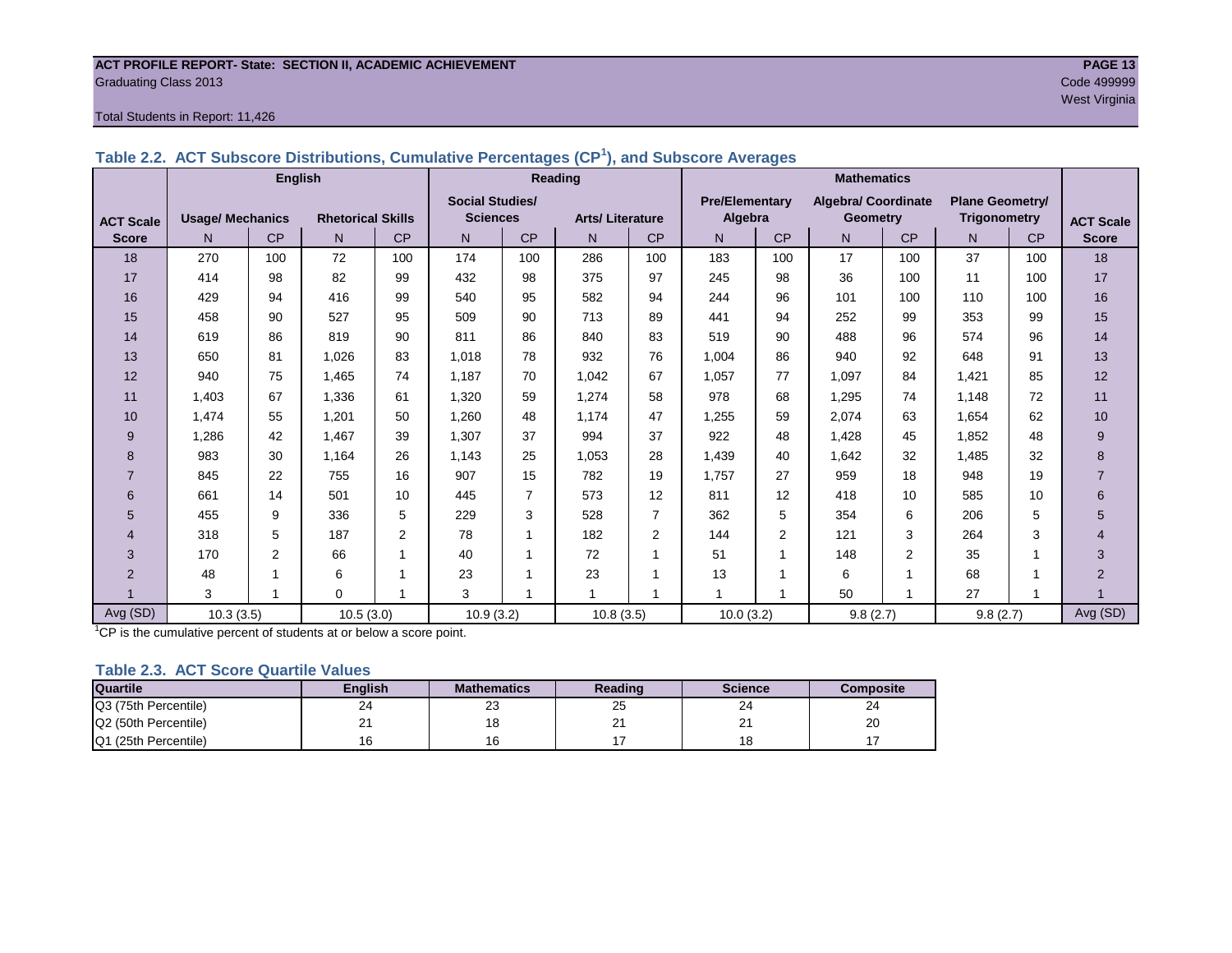Total Students in Report: 11,426

## **Table 2.4. Average ACT Composite Scores for Race/Ethnicity by Level of Preparation**

| <b>Student</b>  |                                 | Number of Students | <b>Percent Taking</b>     |                     | <b>Average ACT Composite Score</b> |
|-----------------|---------------------------------|--------------------|---------------------------|---------------------|------------------------------------|
| <b>Group</b>    | <b>Race/Ethnicity</b>           | <b>Tested</b>      | Core or More <sup>1</sup> | <b>Core or More</b> | <b>Less Than Core</b>              |
|                 | <b>All Students</b>             | 11,426             | 81                        | 21.2                | 18.4                               |
|                 | Black/African American          | 422                | 73                        | 18.0                | 16.5                               |
|                 | American Indian/Alaska Native   | 19                 | 74                        | 21.5                | 16.6                               |
|                 | White                           | 9,939              | 82                        | 21.3                | 18.5                               |
| <b>State</b>    | Hispanic/Latino                 | 231                | 81                        | 21.0                | 18.5                               |
|                 | Asian                           | 91                 | 80                        | 24.1                | 22.0                               |
|                 | Native Hawaiian/Other Pac. Isl. | 8                  | 75                        | 20.8                | 22.0                               |
|                 | Two or more races               | 402                | 79                        | 21.0                | 18.4                               |
|                 | Prefer not/No Response          | 314                | 61                        | 22.1                | 19.0                               |
|                 | <b>All Students</b>             | 1,799,243          | 74                        | 21.7                | 18.7                               |
|                 | Black/African American          | 239,598            | 69                        | 17.5                | 15.6                               |
|                 | American Indian/Alaska Native   | 14,217             | 62                        | 19.1                | 16.5                               |
|                 | White                           | 1,034,712          | 76                        | 22.9                | 20.0                               |
| <b>National</b> | Hispanic/Latino                 | 259,741            | 72                        | 19.5                | 17.2                               |
|                 | Asian                           | 71,677             | 81                        | 24.1                | 21.5                               |
|                 | Native Hawaiian/Other Pac. Isl. | 4,772              | 71                        | 20.5                | 17.5                               |
|                 | Two or more races               | 64,221             | 74                        | 21.9                | 19.2                               |
|                 | Prefer not/No Response          | 110,305            | 58                        | 22.4                | 18.4                               |

<sup>1</sup>"Core or More" results correspond to students taking four or more years of English AND three or more years each of math, social studies, and natural science.

## **Table 2.5. Average ACT Scores by Race/Ethnicity**

| <b>Student</b>  |                                 |                |                    |                |                |                  |
|-----------------|---------------------------------|----------------|--------------------|----------------|----------------|------------------|
| Group           | <b>Race/Ethnicity</b>           | <b>English</b> | <b>Mathematics</b> | <b>Reading</b> | <b>Science</b> | <b>Composite</b> |
|                 | <b>All Students</b>             | 20.5           | 19.5               | 21.3           | 20.6           | 20.6             |
|                 | Black/African American          | 17.0           | 17.2               | 17.7           | 17.8           | 17.5             |
|                 | American Indian/Alaska Native   | 20.1           | 18.8               | 21.8           | 20.2           | 20.2             |
|                 | White                           | 20.7           | 19.6               | 21.5           | 20.7           | 20.7             |
| <b>State</b>    | Hispanic/Latino                 | 20.4           | 19.4               | 21.2           | 20.5           | 20.5             |
|                 | Asian                           | 22.9           | 24.2               | 22.9           | 23.3           | 23.5             |
|                 | Native Hawaiian/Other Pac. Isl. | 19.8           | 18.5               | 21.6           | 20.1           | 20.3             |
|                 | Two or more races               | 20.2           | 19.4               | 21.1           | 20.5           | 20.4             |
|                 | Prefer not/No Response          | 19.6           | 19.2               | 21.3           | 20.2           | 20.2             |
|                 | <b>All Students</b>             | 20.2           | 20.9               | 21.1           | 20.7           | 20.9             |
|                 | <b>Black/African American</b>   | 15.7           | 17.2               | 17.0           | 16.9           | 16.9             |
|                 | American Indian/Alaska Native   | 16.6           | 18.2               | 18.3           | 18.3           | 18.0             |
|                 | White                           | 21.8           | 21.9               | 22.6           | 22.0           | 22.2             |
| <b>National</b> | Hispanic/Latino                 | 17.7           | 19.3               | 18.9           | 18.8           | 18.8             |
|                 | Asian                           | 22.5           | 25.0               | 22.9           | 23.1           | 23.5             |
|                 | Native Hawaiian/Other Pac. Isl. | 18.6           | 20.1               | 19.5           | 19.5           | 19.5             |
|                 | Two or more races               | 20.6           | 20.9               | 21.6           | 20.9           | 21.1             |
|                 | Prefer not/No Response          | 20.0           | 20.8               | 21.0           | 20.5           | 20.7             |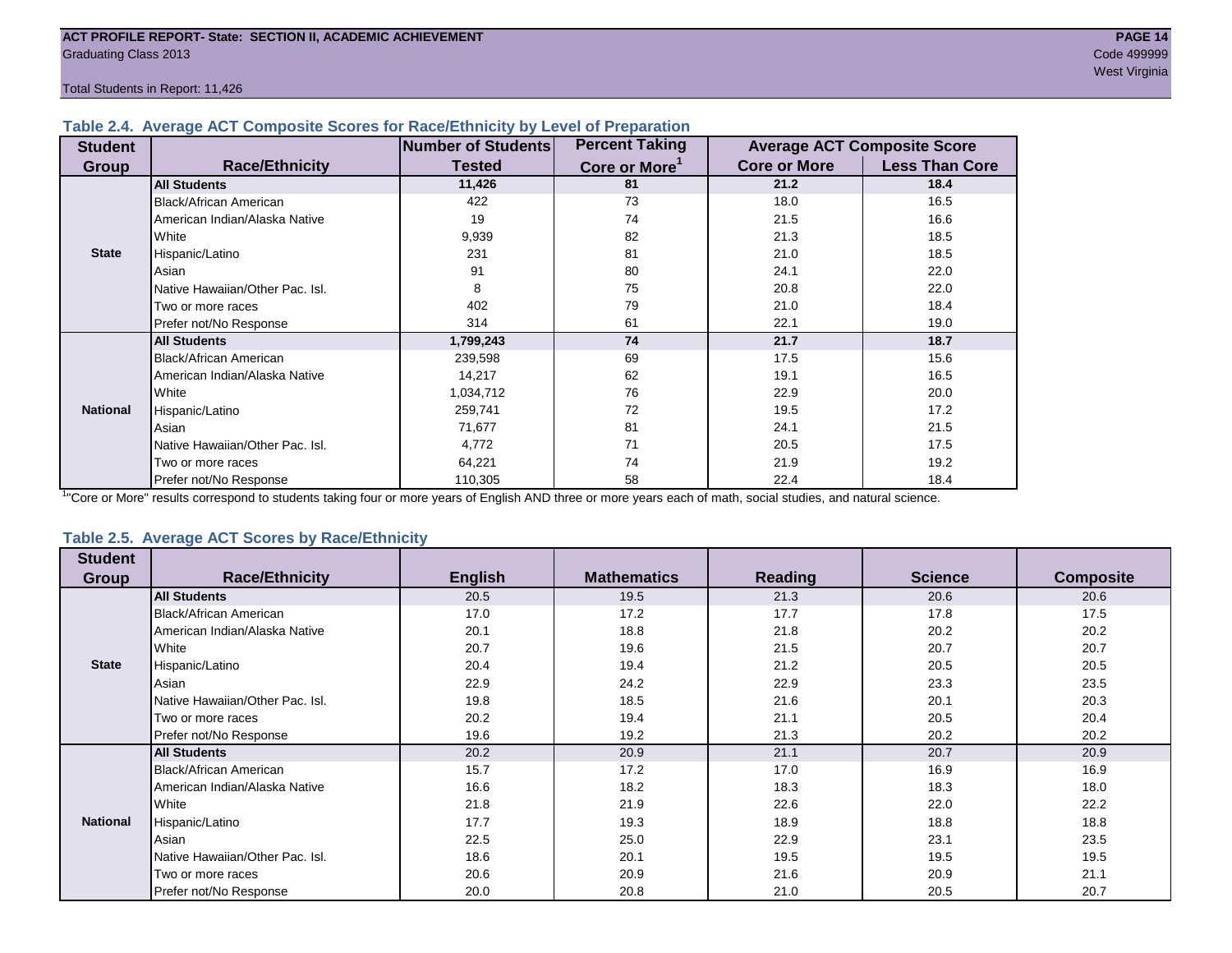## **ACT PROFILE REPORT- State: SECTION II, ACADEMIC ACHIEVEMENT PAGE 15** Graduating Class 2013 Code 499999

west Virginia and the Community of the Community of the Community of the Community of the Community of the Comm

Total Students in Report: 11,426

| <b>Student</b>  | <b>CRS</b> |         | <b>English</b> |         | <b>Mathematics</b> |         | Reading |         | <b>Science</b> |
|-----------------|------------|---------|----------------|---------|--------------------|---------|---------|---------|----------------|
| Group           | Range      | N.      | %              | N       | %                  | N       | %       | N       | %              |
|                 | 33 to 36   | 342     | 3              | 83      |                    | 363     | 3       | 106     |                |
|                 | 28 to 32   | 868     | 8              | 454     | 4                  | 1,363   | 12      | 562     | 5              |
|                 | 24 to 27   | 2,014   | 18             | 1,852   | 16                 | 1,990   | 17      | 2,268   | 20             |
| <b>State</b>    | 20 to 23   | 3,490   | 31             | 2,459   | 22                 | 3,307   | 29      | 3,977   | 35             |
|                 | 16 to 19   | 2,313   | 20             | 4,648   | 41                 | 2,630   | 23      | 2,975   | 26             |
|                 | 13 to 15   | 1,598   | 14             | 1,857   | 16                 | 1,294   | 11      | 1,051   | 9              |
|                 | 01 to 12   | 801     |                | 73      |                    | 479     | 4       | 487     | 4              |
|                 | 33 to 36   | 81,846  | 5              | 51,648  | 3                  | 89,731  | 5       | 36,033  | $\overline{2}$ |
|                 | 28 to 32   | 175,672 | 10             | 156,561 | 9                  | 239,643 | 13      | 138,865 | 8              |
|                 | 24 to 27   | 291,095 | 16             | 385,102 | 21                 | 277,723 | 15      | 364,600 | 20             |
| <b>National</b> | 20 to 23   | 447.398 | 25             | 343.822 | 19                 | 424.936 | 24      | 542.531 | 30             |
|                 | 16 to 19   | 327,718 | 18             | 590,816 | 33                 | 384,706 | 21      | 413,107 | 23             |
|                 | 13 to 15   | 242,064 | 13             | 258.384 | 14                 | 240.069 | 13      | 183.840 | 10             |
|                 | 01 to 12   | 233,450 | 13             | 12,910  |                    | 142,435 | 8       | 120,267 |                |

## **Table 2.6. Percent of Students in College Readiness Standards (CRS) Score Ranges**

## **Table 2.7. Average ACT Scores by Gender**

| <b>Student Group</b> | <b>Gender</b> |         |         | <b>Average ACT Scores</b> |             |         |         |           |  |  |  |
|----------------------|---------------|---------|---------|---------------------------|-------------|---------|---------|-----------|--|--|--|
|                      |               | N       | Percent | Enalish                   | Mathematics | Reading | Science | Composite |  |  |  |
|                      | Males         | 4,899   | 43      | 20.2                      | 20.1        | 21.2    | 21.2    | 20.8      |  |  |  |
| <b>State</b>         | Females       | 6,523   | 57      | 20.7                      | 19.0        | 21.4    | 20.1    | 20.5      |  |  |  |
|                      | Missing       | 4       |         | 14.3                      | 17.8        | 17.3    | 21.8    | 18.0      |  |  |  |
|                      | Males         | 835,431 | 46      | 19.8                      | 21.4        | 20.9    | 21.2    | 20.9      |  |  |  |
| <b>National</b>      | Females       | 954,919 | 53      | 20.6                      | 20.5        | 21.4    | 20.4    | 20.9      |  |  |  |
|                      | Missing       | 8,893   |         | 16.1                      | 18.2        | 17.6    | 17.7    | 17.5      |  |  |  |

## **Table 2.8. Percent of Students Who Met College Readiness Benchmark Scores by Gender**

| <b>Student Group</b> | <b>Gender</b> |         | Met                |         |         |          |
|----------------------|---------------|---------|--------------------|---------|---------|----------|
|                      |               | English | <b>Mathematics</b> | Reading | Science | All Four |
| <b>State</b>         | Males         | 67      | 38                 | 44      | 40      | 24       |
|                      | Females       |         | 28                 | 46      | 29      |          |
| <b>National</b>      | Males         | 62      | 47                 | 43      | 40      | 29       |
|                      | Females       | 67      | 4 <sup>1</sup>     | 45      | 33      | 24       |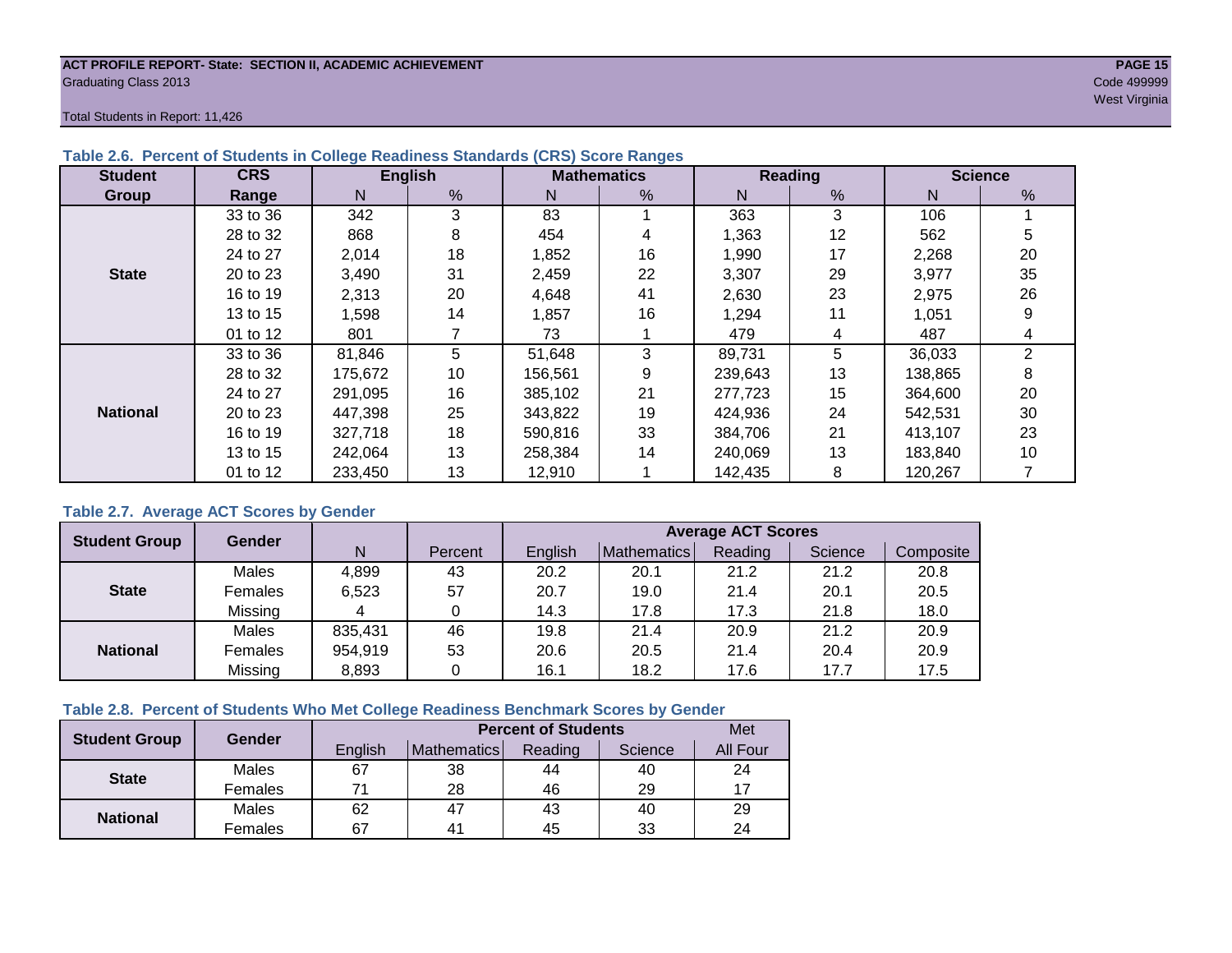### **ACT PROFILE REPORT- State: SECTION II, ACADEMIC ACHIEVEMENT PAGE 16** Graduating Class 2013 Code 499999

#### **Student Curriculum English Mathematics Reading Science Composite Group Taken<sup>1</sup> | III CRB** % | Avg | CRB % | Avg | CRB % | Avg | CRB % | CRB %<sup>4</sup> Avg Core or More<sup>2</sup> 9,226 | 74 | 21.1 | 37 | 20.0 | 49 | 21.9 | 38 | 21.1 | 23 | 21.2 Less than Core | 1,962 | 51 | 18.1 | 15 | 17.4 | 30 | 19.2 | 17 | 18.6 | 8 | 18.4 Missing<sup>3</sup> 238 27 14.8 6 16.0 17 16.9 10 16.7 4 16.2 Core or More | 1,322,739 | 71 | 21.2 | 50 | 250 | 22.0 | 42 | 21.5 | 31 | 21.7 Less than Core 396,592 48 17.8 27 18.9 30 19.0 22 18.8 14 18.7 Missing | 79,912 | 36 | 16.0 | 19 | 17.8 | 24 | 17.5 | 17 | 17.7 | 10 | 17.4 **N State National**

**Table 2.9. College Readiness Benchmark (CRB) Percent and Average ACT Scores by Overall High School Curriculum**

<sup>1</sup> "Curriculum Taken" reflects overall high school curriculum in this table.

 $^2$  "Core or More" results correspond to students taking four or more years of English AND three or more years each of math, social studies, and natural science.

 $3$  Zero years or no coursework information reported in one or more content areas.

 $4$  Composite CRB% results reflect students who met all four subject-area benchmarks.

| Table 2.10. College Readiness Benchmark (CRB) Percent and Average ACT Scores by Content-Specific Curriculum |
|-------------------------------------------------------------------------------------------------------------|
|-------------------------------------------------------------------------------------------------------------|

| <b>Student</b>  | Curriculum                    |          | <b>English</b> |      | <b>Mathematics</b> |       |      |          | <b>Reading</b> |      |          | <b>Science</b> |      |  |
|-----------------|-------------------------------|----------|----------------|------|--------------------|-------|------|----------|----------------|------|----------|----------------|------|--|
| Group           | $\mathsf{Taken}^{\mathsf{T}}$ |          | CRB %          | Avg  | N                  | CRB % | Avg  | N        | CRB %          | Avg  | N        | CRB %          | Avg  |  |
|                 | Core or More <sup>2</sup>     | 11,026   | 70             | 20.7 | 10,790             | 34    | 19.7 | 10,745   | 46             | 21.5 | 9,803    | 37             | 21.0 |  |
| <b>State</b>    | Less than Corel               | 170      | 51             | 18.1 | 403                |       | 15.4 | 446      | 32             | 19.3 | .388     | 15             | 18.4 |  |
|                 | Missing <sup>3</sup>          | 230      | 27             | 14.8 | 233                |       | 16.0 | 235      | 17             | 16.9 | 235      | 10             | 16.6 |  |
|                 | Core or More                  | .646,286 | 67             | 20.6 | ,648,697           | 46    | 21.3 | ,554,990 | 46             | 21.5 | ,506,965 | 40             | 21.3 |  |
| <b>National</b> | Less than Core                | 84,048   | 36             | 15.9 | 77,906             |       | 16.3 | 171,617  | 32             | 19.7 | 218,267  |                | 18.0 |  |
|                 | Missing                       | 68,909   | 38             | 16.4 | 72,640             | 20    | 17.9 | 72,636   | 25             | 17.7 | 74,011   | 18             | 17.8 |  |

<sup>1</sup>"Curriculum Taken" reflects content-specific curriculum in this table.

<sup>2</sup> "Core or More" results correspond to students taking four or more years of English or three or more years of math, social studies, or natural science, respectively. For instance, Reading "Core or More" results correspond to students taking three or more years of social studies, regardless of courses taken in other content areas.

 $3$  Zero years or no coursework information reported in the specified content area.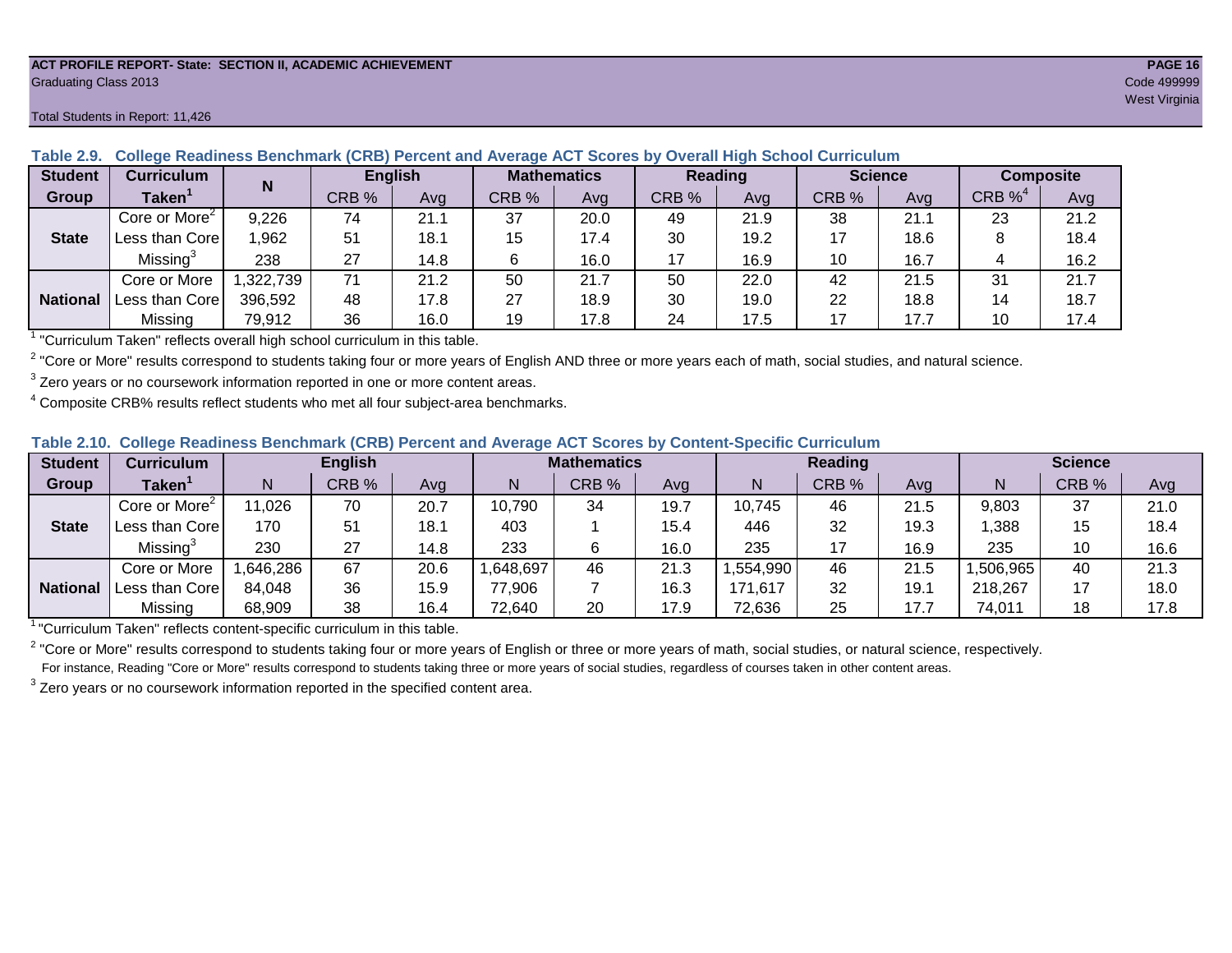Total Students in Report: 11,426

## Section III College Readiness and the Impact of Course Rigor

Beginning with the Graduating Class of 2013, all students whose scores are college reportable, both standard and extended time tests, are now included. Also beginning with the 2013 Graduating Class data, College Readiness Benchmarks for Reading and Science were updated to reflect the most recent college coursework research.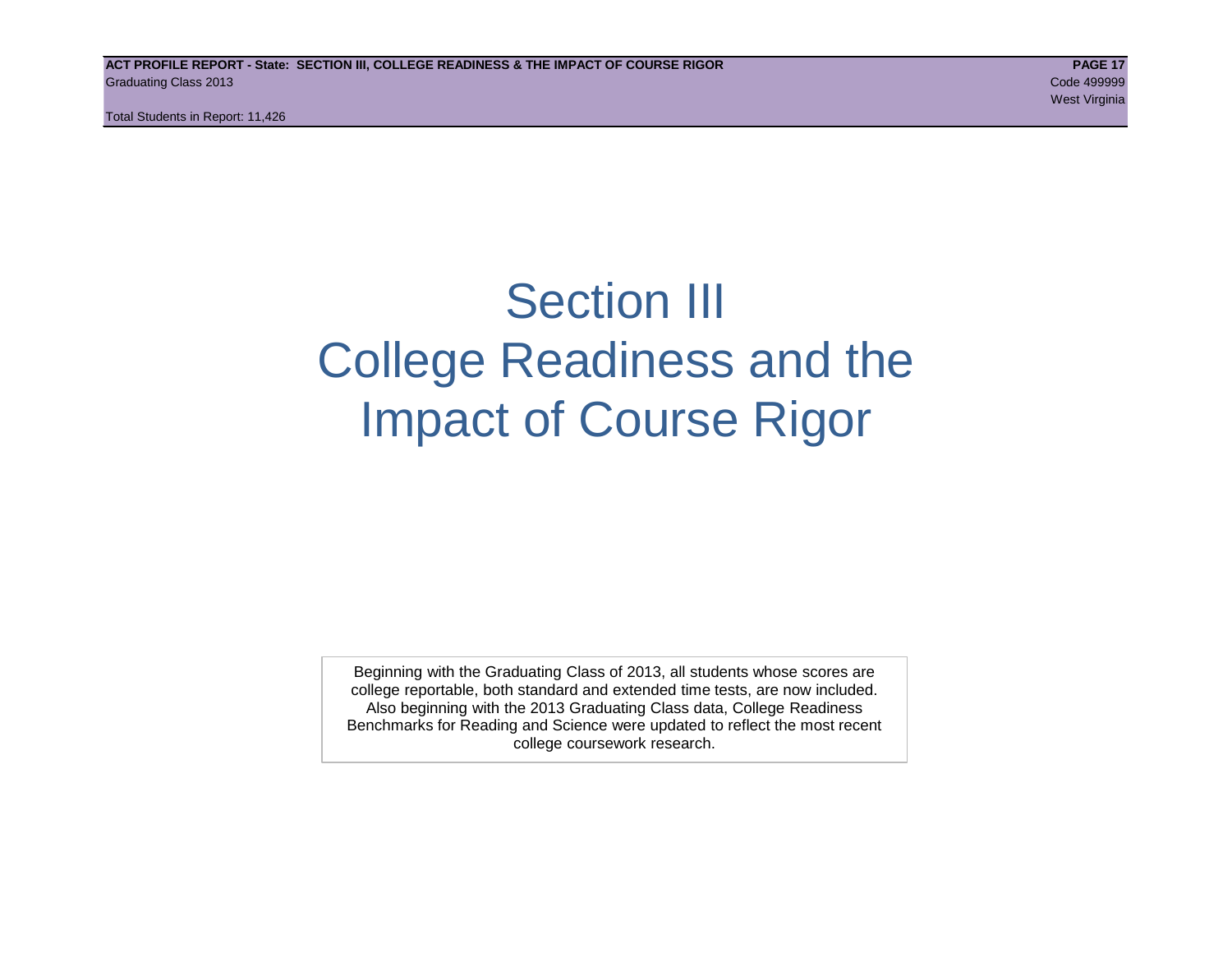## **ACT PROFILE REPORT - State: SECTION III, COLLEGE READINESS & THE IMPACT OF COURSE RIGOR PAGE 18** Graduating Class 2013 Code 499999

Total Students in Report: 11,426

## **Figure 3.1. Percent of Students Who Met ACT College Readiness Benchmark Scores by Race/Ethnicity: ENGLISH**



ACT English Benchmark Score = **18**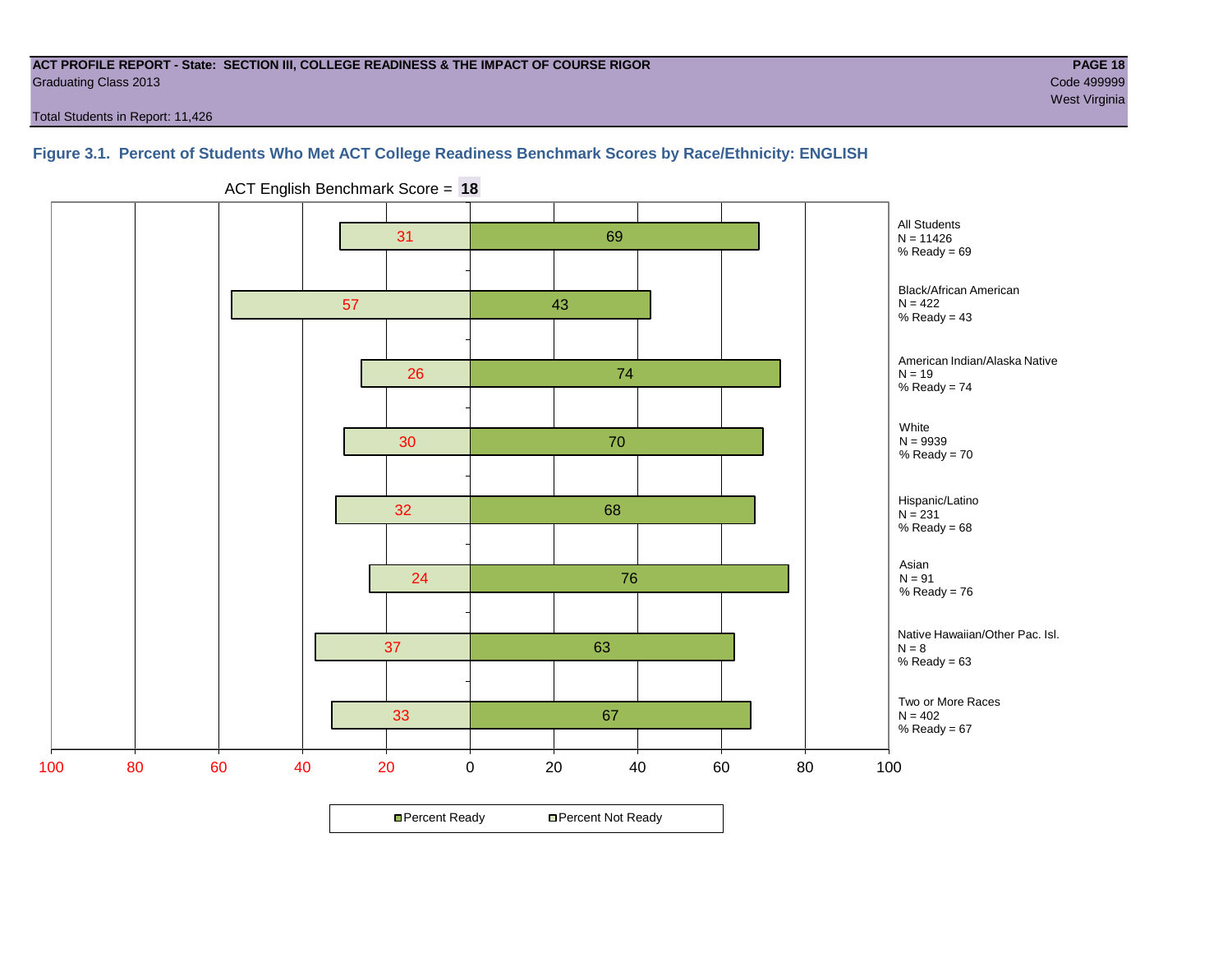## **ACT PROFILE REPORT - State: SECTION III, COLLEGE READINESS & THE IMPACT OF COURSE RIGOR PAGE 19** Graduating Class 2013 Code 499999

west Virginia and the Community of the Community of the Community of the Community of the Community of the Comm

Total Students in Report: 11,426

## **Figure 3.2. Percent of Students Who Met ACT College Readiness Benchmark Scores by Race/Ethnicity: MATHEMATICS**

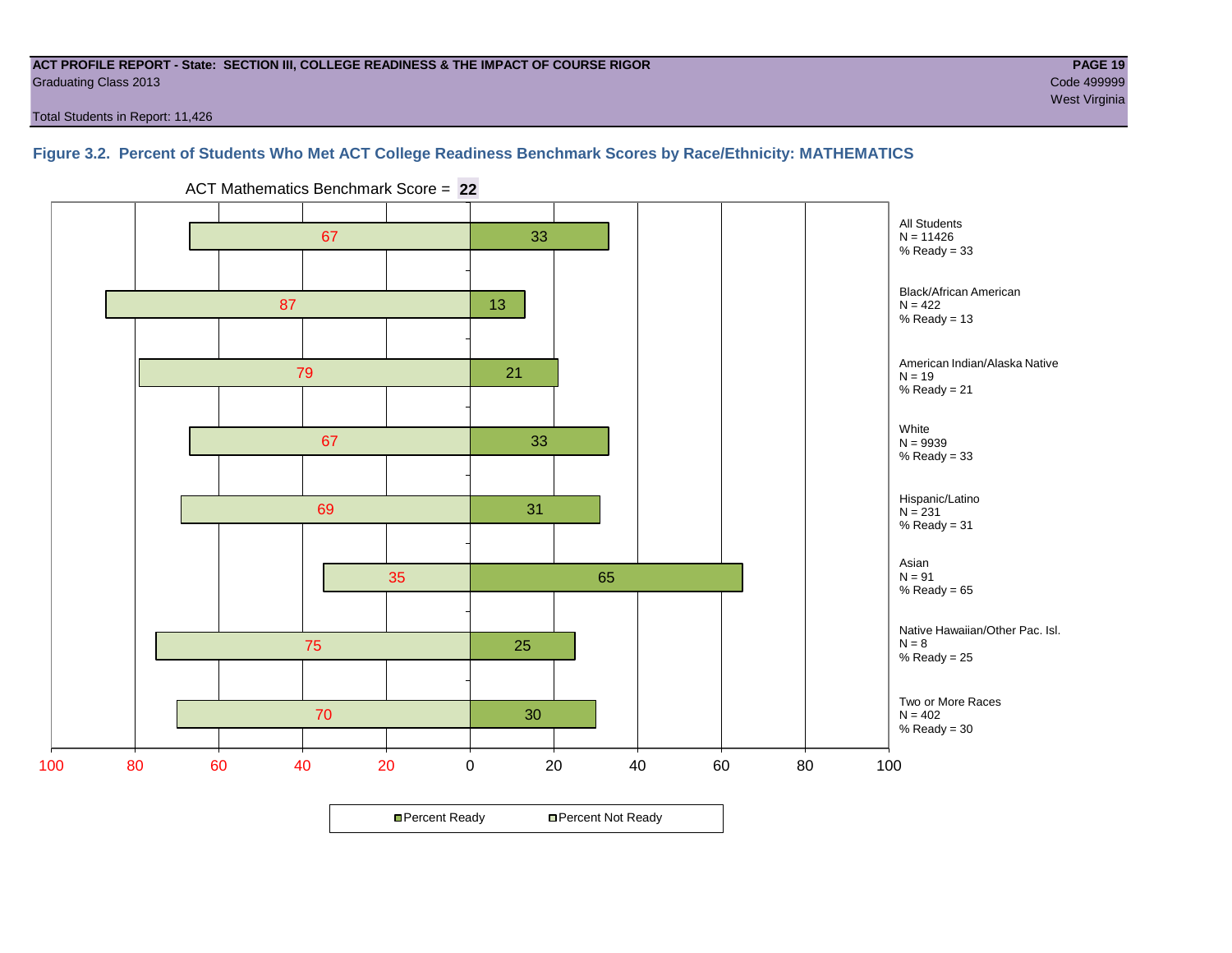## **ACT PROFILE REPORT - State: SECTION III, COLLEGE READINESS & THE IMPACT OF COURSE RIGOR PAGE 20** Graduating Class 2013 Code 499999

Total Students in Report: 11,426

## **Figure 3.3. Percent of Students Who Met ACT College Readiness Benchmark Scores by Race/Ethnicity: READING**



ACT Reading Benchmark Score = **22**

**□ Percent Ready DPercent Not Ready**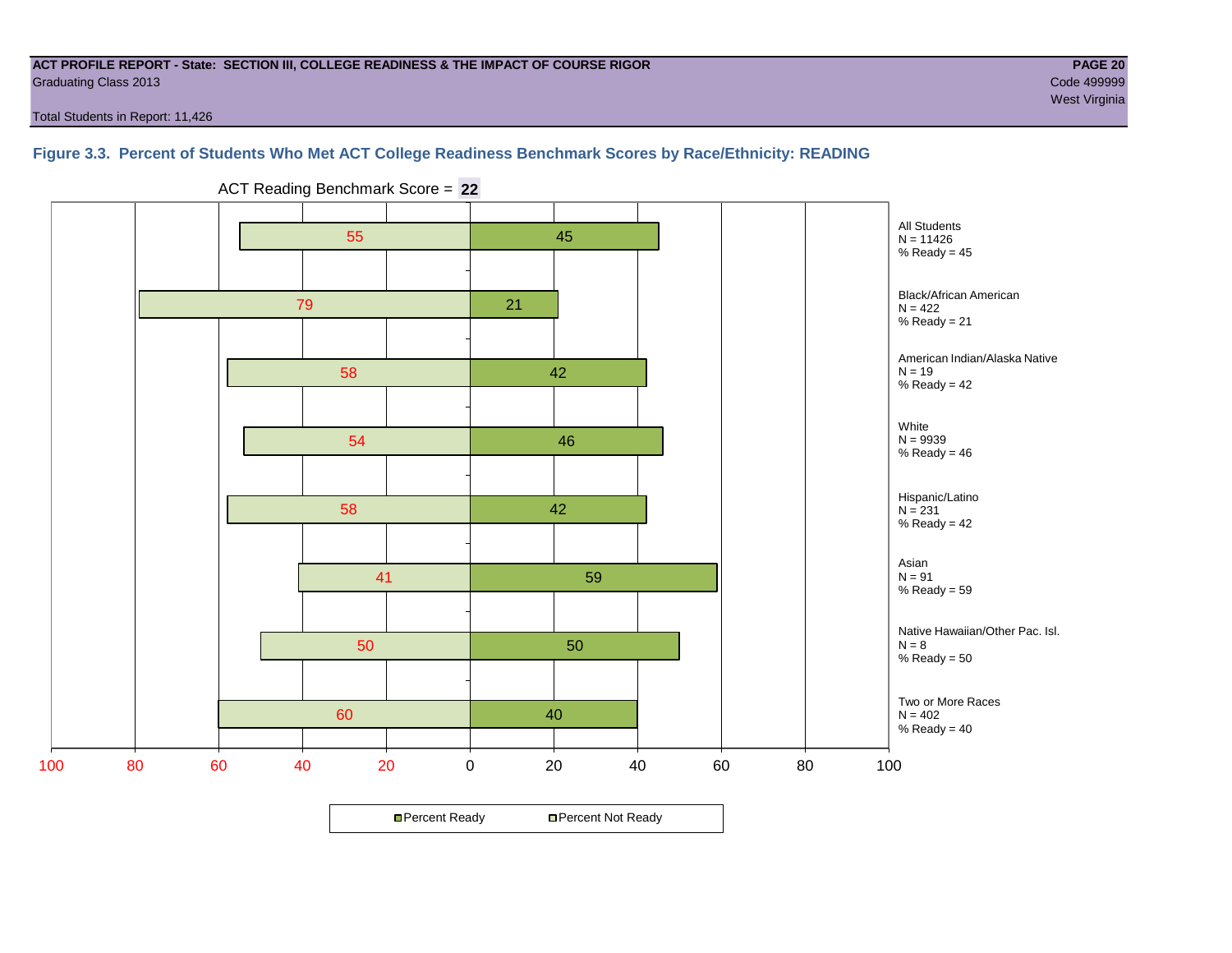## **ACT PROFILE REPORT - State: SECTION III, COLLEGE READINESS & THE IMPACT OF COURSE RIGOR PAGE 21** Graduating Class 2013 Code 499999

west Virginia and the Community of the Community of the Community of the Community of the Community of the Comm

Total Students in Report: 11,426

## **Figure 3.4. Percent of Students Who Met ACT College Readiness Benchmark Scores by Race/Ethnicity: SCIENCE**



ACT Science Benchmark Score = **23**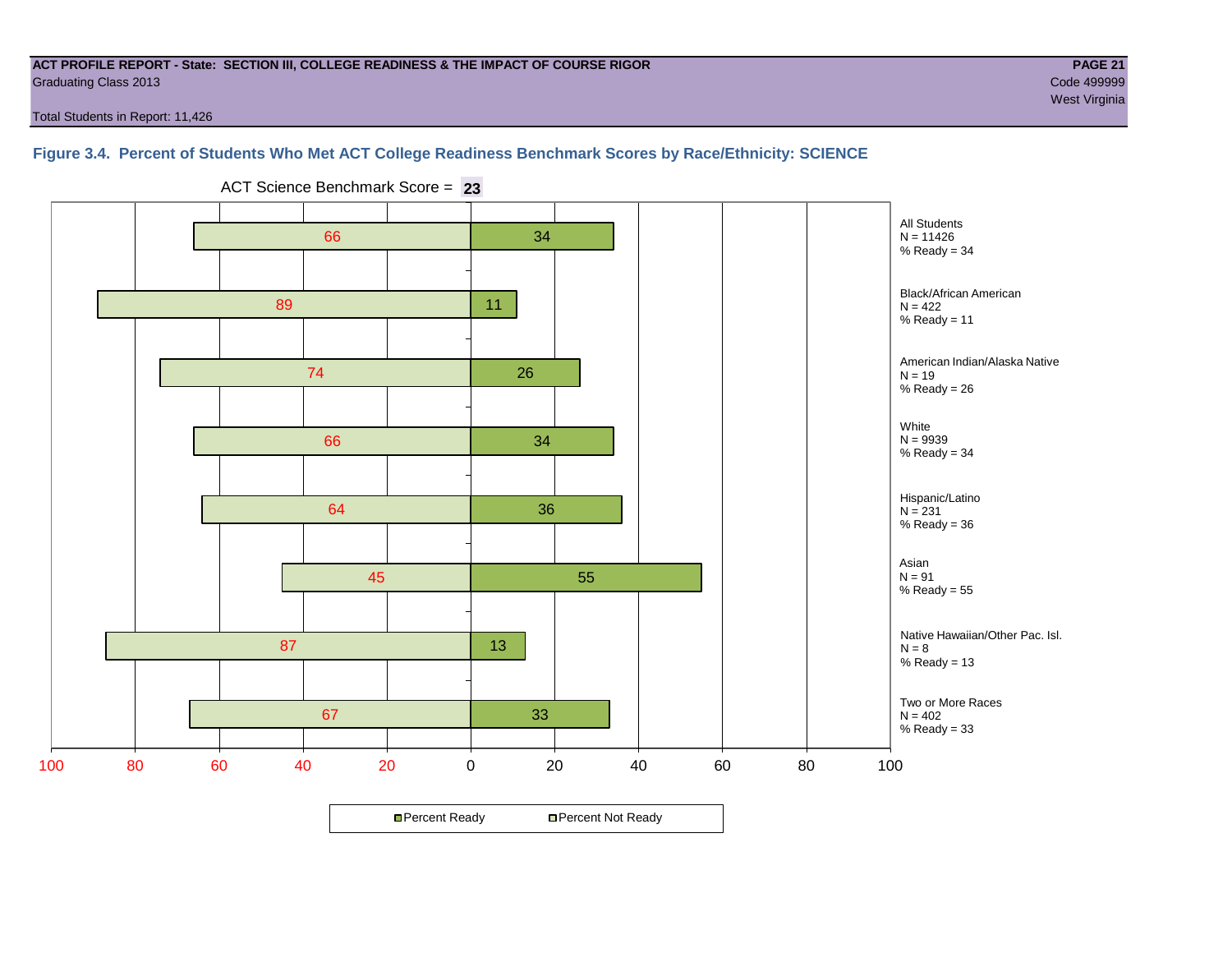## **ACT PROFILE REPORT - State: SECTION III, COLLEGE READINESS & THE IMPACT OF COURSE RIGOR PAGE 22** Graduating Class 2013 Code 499999

Total Students in Report: 11,426

## **Figure 3.5. Percent of Students Who Met ACT College Readiness Benchmark Scores by Race/Ethnicity: ALL FOUR**

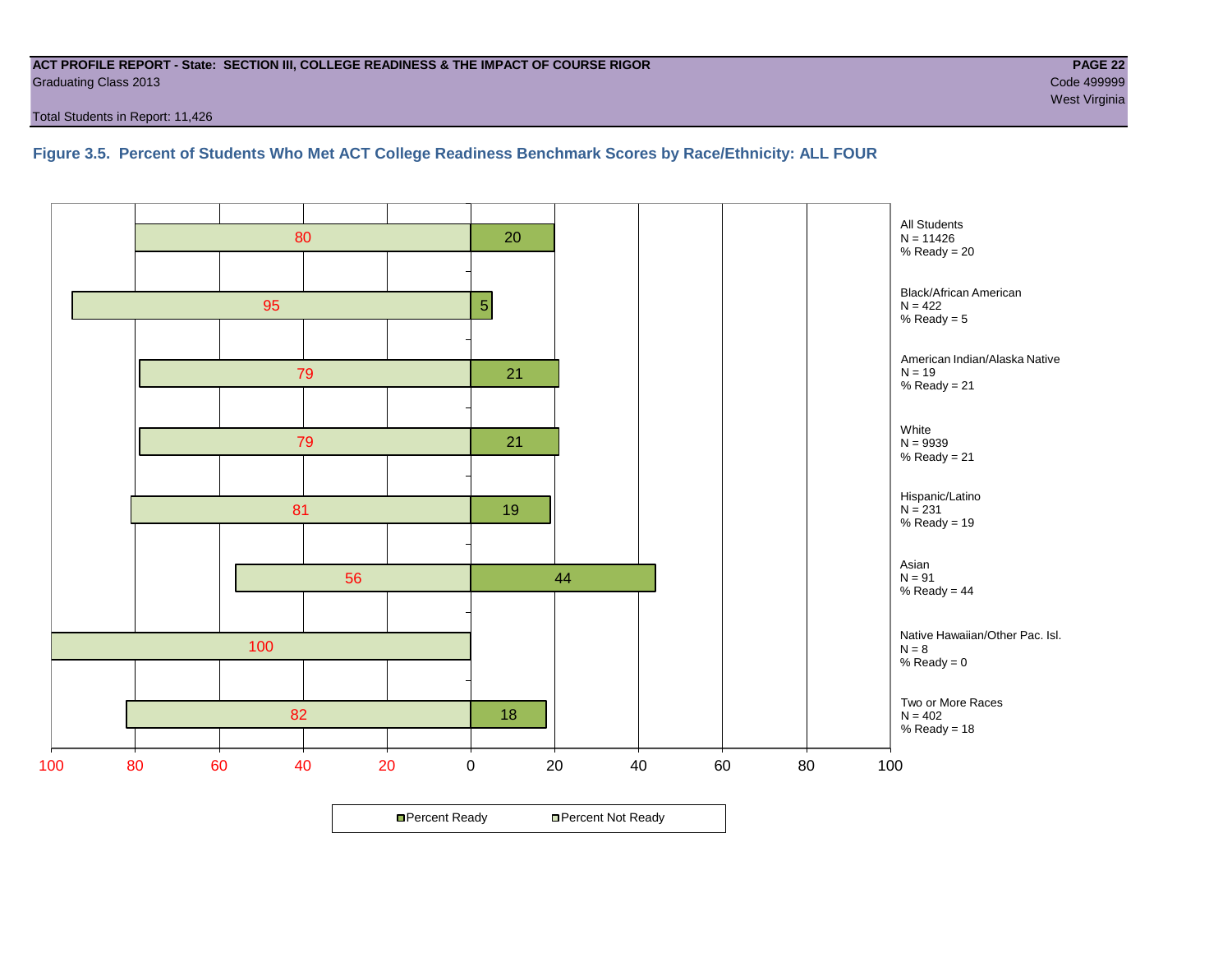## **ACT PROFILE REPORT - State: SECTION III, COLLEGE READINESS & THE IMPACT OF COURSE RIGOR PAGE 23** Graduating Class 2013 Code 499999

Total Students in Report: 11,426

**Table 3.1. Average ACT Scores and Average ACT Score Changes by Common Course Patterns**

| <b>Course Pattern</b>                            |                |                | <b>All Students</b> |                     |       |                | <b>Males</b> |                       |       |                | <b>Females</b> |                        |
|--------------------------------------------------|----------------|----------------|---------------------|---------------------|-------|----------------|--------------|-----------------------|-------|----------------|----------------|------------------------|
|                                                  |                |                | <b>ACT</b>          | <b>Course Value</b> |       |                | <b>ACT</b>   | <b>Course Value</b>   |       |                | <b>ACT</b>     | <b>Course Value</b>    |
| <b>ENGLISH COURSE PATTERN</b>                    | N <sub>1</sub> | Percent        | English             | Added <sup>1</sup>  | N.    | Percent        | English      | Added                 | N     | Percent        | English        | Added <sup>1</sup>     |
| Eng 9, Eng 10, Eng 11, Eng 12, & Other English   | 2,654          | 23             | 21.7                | 3.6                 | 1,033 | 21             | 21.2         | 4.0                   | 1,621 | 25             | 22.0           | 3.2                    |
| Eng 9, Eng 10, Eng 11, Eng 12                    | 8,372          | 73             | 20.3                | 2.2                 | 3,667 | 75             | 20.1         | 2.9                   | 4,703 | 72             | 20.5           | 1.7                    |
| Less than 4 years of English                     | 170            | 1              | 18.1                |                     | 70    | $\mathbf{1}$   | 17.2         | $\overline{a}$        | 98    | 2              | 18.8           |                        |
| Zero years / no English courses reported         | 230            | $\mathbf{2}$   | 14.8                |                     | 129   | 3              | 14.9         |                       | 101   | $\overline{2}$ | 14.6           |                        |
|                                                  |                |                | <b>ACT</b>          | <b>Course Value</b> |       |                | <b>ACT</b>   | <b>Course Value</b>   |       |                | <b>ACT</b>     | <b>Course Value</b>    |
| MATHEMATICS COURSE PATTERN                       | N.             | Percent        | Math                | Added               | N     | Percent        | Math         | Added                 | N     | Percent        | Math           | Added <sup>1</sup>     |
| Alg 1, Alg 2, Geom, Trig, & Calc                 | 665            | 6              | 22.2                | 6.8                 | 302   | 6              | 23.0         | 7.5                   | 363   | 6              | 21.5           | 6.2                    |
| Alg 1, Alg 2, Geom, Trig, & Other Adv Math       | 1.806          | 16             | 20.7                | 5.3                 | 650   | 13             | 21.1         | 5.6                   | 1.156 | 18             | 20.4           | 5.1                    |
| Alg 1, Alg 2, Geom, & Trig                       | 1.785          | 16             | 18.8                | 3.4                 | 754   | 15             | 19.3         | 3.8                   | 1,031 | 16             | 18.4           | 3.1                    |
| Alg 1, Alg 2, Geom, & Other Adv Math             | 1,837          | 16             | 17.4                | 2.0                 | 646   | 13             | 17.8         | 2.3                   | 1,191 | 18             | 17.3           | 2.0                    |
| Other comb of 4 or more years of Math            | 3,218          | 28             | 22.0                | 6.6                 | 1,576 | 32             | 22.8         | 7.3                   | 1,642 | 25             | 21.3           | 6.0                    |
| Alg 1, Alg 2, & Geom                             | 1,219          | 11             | 16.4                | 1.0                 | 508   | 10             | 16.7         | 1.2                   | 708   | 11             | 16.2           | 0.9                    |
| Other comb of 3 or 3.5 years of Math             | 260            | 2              | 17.3                | 1.9                 | 130   | 3              | 17.7         | 2.2                   | 130   | $\overline{2}$ | 16.9           | 1.6                    |
| Less than 3 years of Math                        | 403            | $\overline{4}$ | 15.4                |                     | 202   | $\overline{4}$ | 15.5         | $\overline{a}$        | 200   | 3              | 15.3           |                        |
| Zero years / no Math courses reported            | 233            | 2              | 16.0                |                     | 131   | 3              | 16.1         | $\overline{a}$        | 102   | $\overline{2}$ | 15.9           | ÷.                     |
|                                                  |                |                | <b>ACT</b>          | <b>Course Value</b> |       |                | <b>ACT</b>   | <b>Course Value</b>   |       |                | <b>ACT</b>     | <b>Course Value</b>    |
| <b>SOCIAL SCIENCE COURSE PATTERN</b>             | N <sub>1</sub> | Percent        | Reading             | Added               | N.    | Percent        | Reading      | Added                 | N     | Percent        | Reading        | A d d e d <sup>1</sup> |
| US Hist, World Hist, Am Gov, & Other Hist        | 1,998          | 17             | 20.9                | 1.6                 | 892   | 18             | 20.7         | 1.5                   | 1,105 | 17             | 21.1           | 1.7                    |
| Other comb of 4 or more years Social Science     | 4,234          | 37             | 22.0                | 2.7                 | 1,749 | 36             | 22.0         | 2.8                   | 2,485 | 38             | 22.0           | 2.6                    |
| US Hist, World Hist, & Am Gov                    | 1,873          | 16             | 20.8                | 1.5                 | 849   | 17             | 20.8         | 1.6                   | 1,024 | 16             | 20.9           | 1.5                    |
| Other comb of 3 or 3.5 years of Social Science   | 2,640          | 23             | 21.5                | 2.2                 | 1,069 | 22             | 21.5         | 2.3                   | 1,569 | 24             | 21.5           | 2.1                    |
| Less than 3 years of Social Science              | 446            | 4              | 19.3                |                     | 209   | $\overline{4}$ | 19.2         |                       | 236   | 4              | 19.4           |                        |
| Zero years / no Social Science courses reported  | 235            | $\overline{2}$ | 16.9                |                     | 131   | 3              | 16.6         |                       | 104   | $\overline{2}$ | 17.3           | $\blacksquare$         |
|                                                  |                |                | <b>ACT</b>          | <b>Course Value</b> |       |                | <b>ACT</b>   | Course Value          |       |                | <b>ACT</b>     | <b>Course Value</b>    |
| NATURAL SCIENCE COURSE PATTERN                   | N              | Percent        | Science             | Added               | N.    | Percent        | Science      | $A$ dded <sup>1</sup> | N     | Percent        | Science        | A d d e d <sup>1</sup> |
| Gen Sci <sup>2</sup> , Bio, Chem, & Phys         | 3,956          | 35             | 22.0                | 3.6                 | 1,943 | 40             | 22.8         | 4.1                   | 2,013 | 31             | 21.2           | 3.1                    |
| Bio, Chem, Phys                                  | 49             | $\mathbf 0$    | 20.0                | 1.6                 | 17    | 0              | 23.1         | 4.4                   | 32    | 0              | 18.3           | 0.2                    |
| Gen Sci <sup>2</sup> , Bio, Chem                 | 5,510          | 48             | 20.3                | 1.9                 | 2,023 | 41             | 20.7         | 2.0                   | 3,485 | 53             | 20.1           | 2.0                    |
| Other comb of 3 years of Natural Science         | 288            | 3              | 19.8                | 1.4                 | 178   | 4              | 20.1         | 1.4                   | 109   | $\overline{2}$ | 19.1           | $1.0$                  |
| Less than 3 years of Natural Science             | 1,388          | 12             | 18.4                |                     | 606   | 12             | 18.7         |                       | 781   | 12             | 18.1           |                        |
| Zero years / no Natural Science courses reported | 235            | 2              | 16.6                |                     | 132   | 3              | 16.4         |                       | 103   | $\overline{2}$ | 17.0           |                        |

<sup>1</sup>Course value added is defined as the average ACT score change compared to course sequences in which students took

less than four years of English or less than three years of Mathematics, Social Science or Natural Science.

<sup>2</sup>Includes General, Physical and Earth Sciences.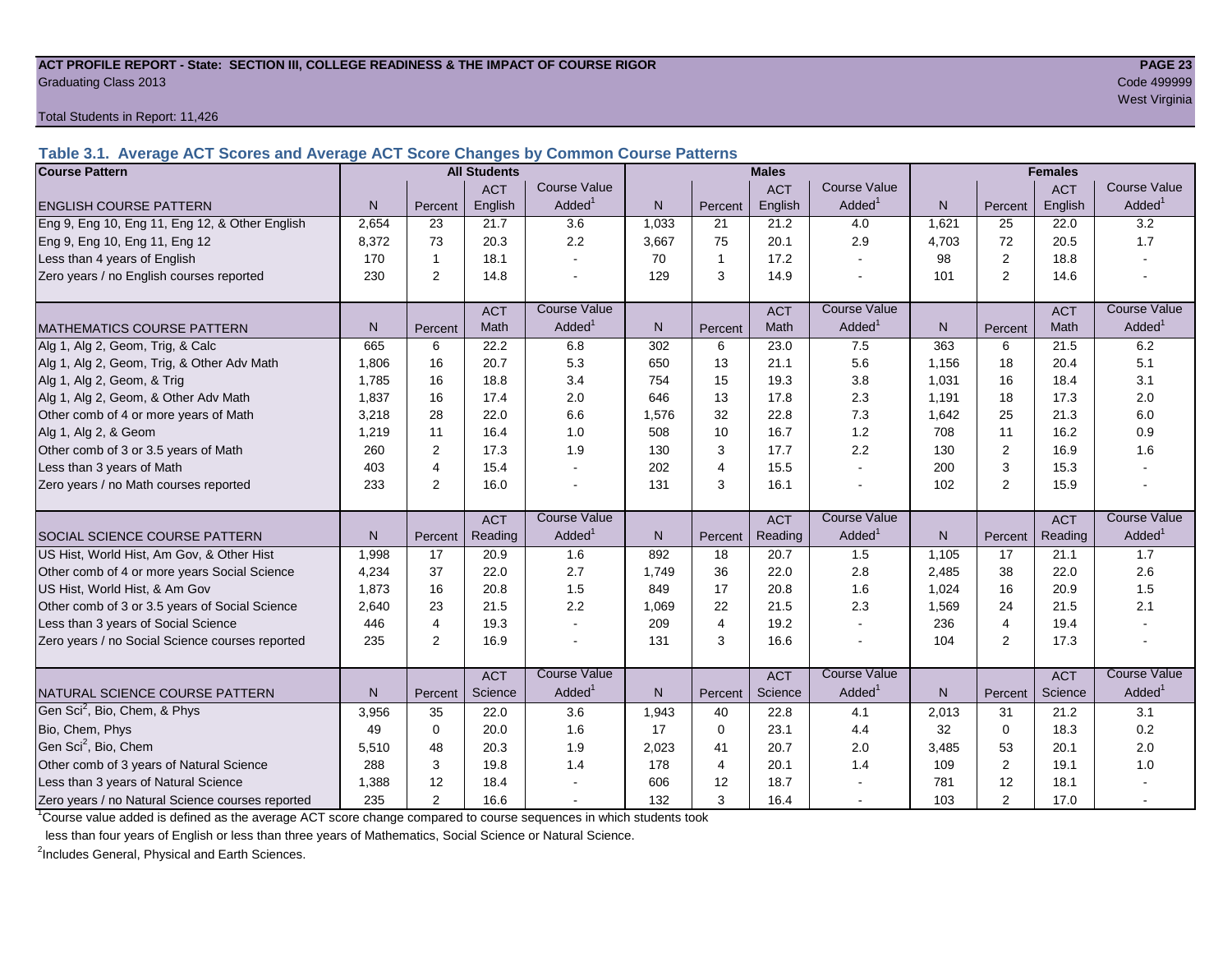## **ACT PROFILE REPORT - State: SECTION III, COLLEGE READINESS & THE IMPACT OF COURSE RIGOR PAGE 24** Code 4999999 **PAGE 24** Graduating Class 2013 Code 499999

west Virginia and the Community of the Community of the Community of the Community of the Community of the Comm

Total Students in Report: 11,426

## **Table 3.2. College Readiness Percents by Common Course Patterns**

| <b>Course Pattern</b>                            |              |                       | <b>State</b> |                  |              |                       | <b>National</b> |                  |
|--------------------------------------------------|--------------|-----------------------|--------------|------------------|--------------|-----------------------|-----------------|------------------|
|                                                  |              | <b>Percent Taking</b> | Avg ACT      | Percent Who Met  |              | <b>Percent Taking</b> | Avg ACT         | Percent Who Met  |
| <b>ENGLISH COURSE PATTERN</b>                    | $\mathsf{N}$ | Pattern               | English      | <b>Benchmark</b> | ${\sf N}$    | Pattern               | English         | <b>Benchmark</b> |
| Eng 9, Eng 10, Eng 11, Eng 12, & Other English   | 2,654        | 23                    | 21.7         | 77               | 380,375      | 21                    | 21.6            | 73               |
| Eng 9, Eng 10, Eng 11, Eng 12                    | 8,372        | 73                    | 20.3         | 68               | 1,265,911    | 70                    | 20.3            | 65               |
| Less than 4 years of English                     | 170          | $\mathbf{1}$          | 18.1         | 51               | 84,048       | 5                     | 15.9            | 36               |
| Zero years / no English courses reported         | 230          | 2                     | 14.8         | 27               | 68,909       | 4                     | 16.4            | 38               |
|                                                  |              |                       |              |                  |              |                       |                 |                  |
|                                                  |              | <b>Percent Taking</b> | Avg ACT      | Percent Who Met  |              | <b>Percent Taking</b> | Avg ACT         | Percent Who Met  |
| <b>MATHEMATICS COURSE PATTERN</b>                | $\mathsf{N}$ | Pattern               | Math         | <b>Benchmark</b> | $\mathsf{N}$ | Pattern               | Math            | <b>Benchmark</b> |
| Alg 1, Alg 2, Geom, Trig, & Calc                 | 665          | 6                     | 22.2         | 58               | 113,999      | 6                     | 23.8            | 68               |
| Alg 1, Alg 2, Geom, Trig, & Other Adv Math       | 1,806        | 16                    | 20.7         | 44               | 155,095      | 9                     | 21.9            | 56               |
| Alg 1, Alg 2, Geom, & Trig                       | 1,785        | 16                    | 18.8         | 23               | 119,993      | $\overline{7}$        | 19.4            | 32               |
| Alg 1, Alg 2, Geom, & Other Adv Math             | 1,837        | 16                    | 17.4         | 13               | 336,291      | 19                    | 19.6            | 32               |
| Other comb of 4 or more years of Math            | 3,218        | 28                    | 22.0         | 55               | 610,720      | 34                    | 23.6            | 65               |
| Alg 1, Alg 2, & Geom                             | 1,219        | 11                    | 16.4         | 5                | 223,733      | 12                    | 17.2            | 11               |
| Other comb of 3 or 3.5 years of Math             | 260          | 2                     | 17.3         | 11               | 88,866       | 5                     | 19.7            | 34               |
| Less than 3 years of Math                        | 403          | $\overline{4}$        | 15.4         | $\overline{1}$   | 77,906       | 4                     | 16.3            | $\overline{7}$   |
| Zero years / no Math courses reported            | 233          | $\overline{2}$        | 16.0         | 6                | 72,640       | 4                     | 17.9            | 20               |
|                                                  |              |                       |              |                  |              |                       |                 |                  |
|                                                  |              | <b>Percent Taking</b> | Avg ACT      | Percent Who Met  |              | <b>Percent Taking</b> | Avg ACT         | Percent Who Met  |
| <b>SOCIAL SCIENCE COURSE PATTERN</b>             | N            | Pattern               | Reading      | <b>Benchmark</b> | N            | Pattern               | Reading         | <b>Benchmark</b> |
| US Hist, World Hist, Am Gov, & Other Hist        | 1,998        | 17                    | 20.9         | 43               | 50,989       | 3                     | 22.2            | 51               |
| Other comb of 4 or more years Social Science     | 4,234        | 37                    | 22.0         | 50               | 908,394      | 50                    | 22.0            | 50               |
| US Hist, World Hist, & Am Gov                    | 1,873        | 16                    | 20.8         | 40               | 106,021      | 6                     | 19.5            | 34               |
| Other comb of 3 or 3.5 years of Social Science   | 2,640        | 23                    | 21.5         | 46               | 489.586      | 27                    | 21.0            | 43               |
| Less than 3 years of Social Science              | 446          | 4                     | 19.3         | 32               | 171,617      | 10                    | 19.1            | 32               |
| Zero years / no Social Science courses reported  | 235          | $\overline{2}$        | 16.9         | 17               | 72,636       | 4                     | 17.7            | 25               |
|                                                  |              |                       |              |                  |              |                       |                 |                  |
|                                                  |              | <b>Percent Taking</b> | Avg ACT      | Percent Who Met  |              | <b>Percent Taking</b> | Avg ACT         | Percent Who Met  |
| NATURAL SCIENCE COURSE PATTERN                   | N            | Pattern               | Science      | <b>Benchmark</b> | N            | Pattern               | Science         | <b>Benchmark</b> |
| Gen Sci <sup>1</sup> , Bio, Chem, & Phys         | 3,956        | 35                    | 22.0         | 46               | 767,293      | 43                    | 21.9            | 46               |
| Bio, Chem, Phys                                  | 49           | $\mathbf 0$           | 20.0         | 24               | 183,685      | 10                    | 23.0            | 54               |
| Gen Sci <sup>1</sup> , Bio, Chem                 | 5,510        | 48                    | 20.3         | 31               | 504,165      | 28                    | 19.9            | 28               |
| Other comb of 3 years of Natural Science         | 288          | 3                     | 19.8         | 30               | 51,822       | 3                     | 19.1            | 25               |
| Less than 3 years of Natural Science             | 1,388        | 12                    | 18.4         | 15               | 218,267      | 12                    | 18.0            | 17               |
| Zero years / no Natural Science courses reported | 235          | 2                     | 16.6         | 10               | 74,011       | $\overline{4}$        | 17.8            | 18               |

<sup>1</sup>Includes General, Physical and Earth Sciences.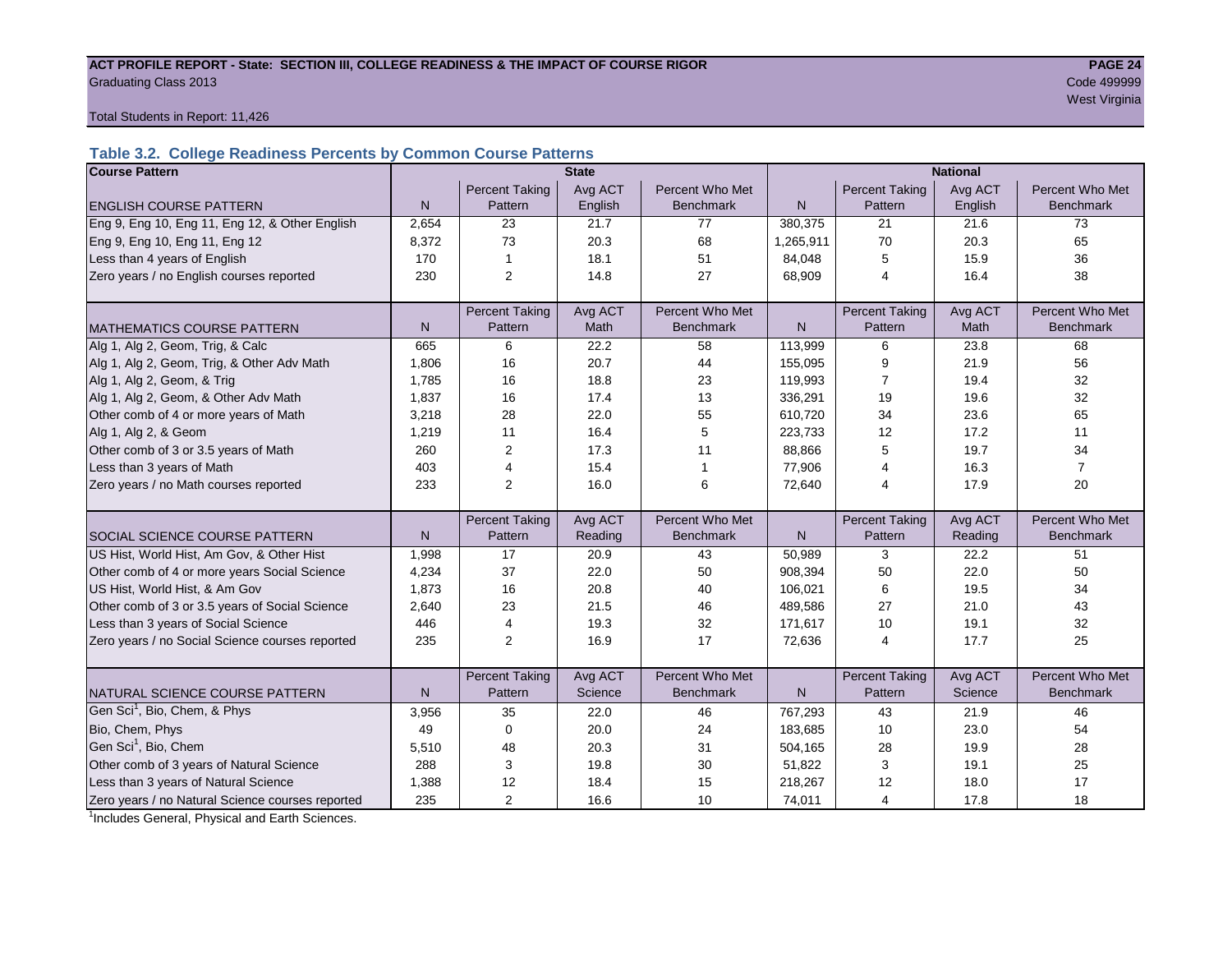Total Students in Report: 11,426

## Section IV Career and Educational Aspirations

Beginning with the Graduating Class of 2013, all students whose scores are college reportable, both standard and extended time tests, are now included. Also beginning with the 2013 Graduating Class data, College Readiness Benchmarks for Reading and Science were updated to reflect the most recent college coursework research.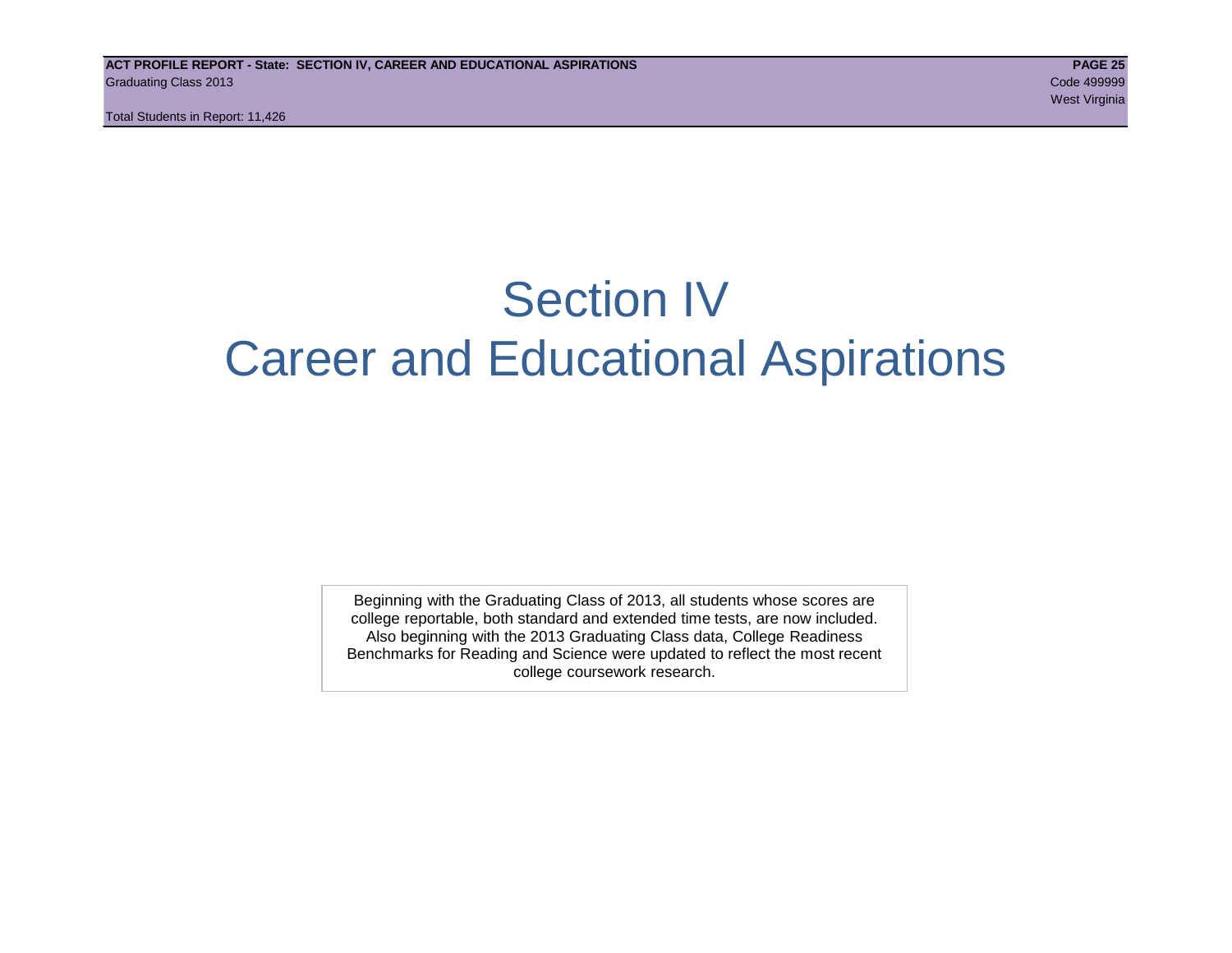## **ACT PROFILE REPORT - State: SECTION IV, CAREER AND EDUCATIONAL ASPIRATIONS PAGE 26** Graduating Class 2013 Code 499999

## west Virginia and the Community of the Community of the Community of the Community of the Community of the Comm

## Total Students in Report: 11,426

**Table 4.1. Distribution of Planned Educational Majors for All Students by College Plans**

|                                              |                | <b>All Students</b>  |         |          | Plan on 2 Years or Less of College |         |                | Plan on 4 Years or More of College |         |
|----------------------------------------------|----------------|----------------------|---------|----------|------------------------------------|---------|----------------|------------------------------------|---------|
|                                              |                |                      | Avg ACT |          |                                    | Avg ACT |                |                                    | Avg ACT |
| <b>Planned Educational Major</b>             | N <sup>1</sup> | Percent <sup>2</sup> | Comp    | N        | Percent <sup>2</sup>               | Comp    | N              | Percent <sup>2</sup>               | Comp    |
| Agriculture & Natural Resources Conservation | 215            | 2                    | 19.0    | 41       | 5                                  | 17.2    | 170            | 2                                  | 19.4    |
| Architecture                                 | 82             |                      | 22.5    | 4        | $\Omega$                           | 21.0    | 74             |                                    | 22.5    |
| Area, Ethnic, & Multidisciplinary Studies    | 7              | $\Omega$             | 24.0    | $\Omega$ | $\Omega$                           |         | $\overline{7}$ | $\Omega$                           | 24.0    |
| Arts: Visual & Performing                    | 534            | 5                    | 20.9    | 27       | 3                                  | 19.0    | 483            | 5                                  | 21.1    |
| <b>Business</b>                              | 790            |                      | 20.3    | 71       | 8                                  | 16.9    | 699            |                                    | 20.6    |
| Communications                               | 149            |                      | 21.0    | 3        | $\Omega$                           | 16.3    | 139            | 1                                  | 21.0    |
| Community, Family, & Personal Services       | 305            | 3                    | 18.4    | 55       | 6                                  | 16.5    | 240            | $\overline{2}$                     | 18.9    |
| <b>Computer Science &amp; Mathematics</b>    | 276            | 2                    | 21.8    | 20       | 2                                  | 18.1    | 249            | 3                                  | 22.1    |
| Education                                    | 961            | 8                    | 19.8    | 31       | 3                                  | 15.9    | 898            | 9                                  | 19.9    |
| Engineering                                  | 755            |                      | 22.5    | 40       |                                    | 16.8    | 686            |                                    | 22.8    |
| Engineering Technology & Drafting            | 167            |                      | 19.6    | 34       | 4                                  | 16.3    | 128            |                                    | 20.6    |
| English & Foreign Languages                  | 113            |                      | 23.4    | 2        | $\Omega$                           | 21.0    | 108            |                                    | 23.6    |
| Health Administration & Assisting            | 542            | 5                    | 18.4    | 85       | 9                                  | 16.5    | 440            | 4                                  | 18.7    |
| Health Sciences & Technologies               | 3,017          | 26                   | 20.8    | 242      | 27                                 | 17.9    | 2,708          | 27                                 | 21.0    |
| Philosophy, Religion, & Theology             | 44             | 0                    | 22.8    | 3        | 0                                  | 21.0    | 39             | $\Omega$                           | 22.9    |
| Repair, Production, & Construction           | 112            |                      | 17.6    | 69       | 8                                  | 16.4    | 39             | $\Omega$                           | 19.8    |
| Sciences: Biological & Physical              | 575            | 5                    | 23.2    | 14       | 2                                  | 18.6    | 546            | 6                                  | 23.4    |
| Social Sciences & Law                        | 878            | 8                    | 21.1    | 31       | 3                                  | 17.0    | 826            | 8                                  | 21.4    |
| Undecided                                    | 1,630          | 14                   | 20.4    | 128      | 14                                 | 17.1    | 1,394          | 14                                 | 20.7    |
| No Response                                  | 272            | $\overline{2}$       | 17.1    | 7        |                                    | 14.1    | 34             | $\Omega$                           | 16.4    |

1 2-Year and 4-Year "N" counts do not reflect "Missing" and "Other" college plans, therefore they may not add up to the N count for All Students.

<sup>2</sup> Percent of students tested within College Plan groups (All Students, 2-Year, 4-Year).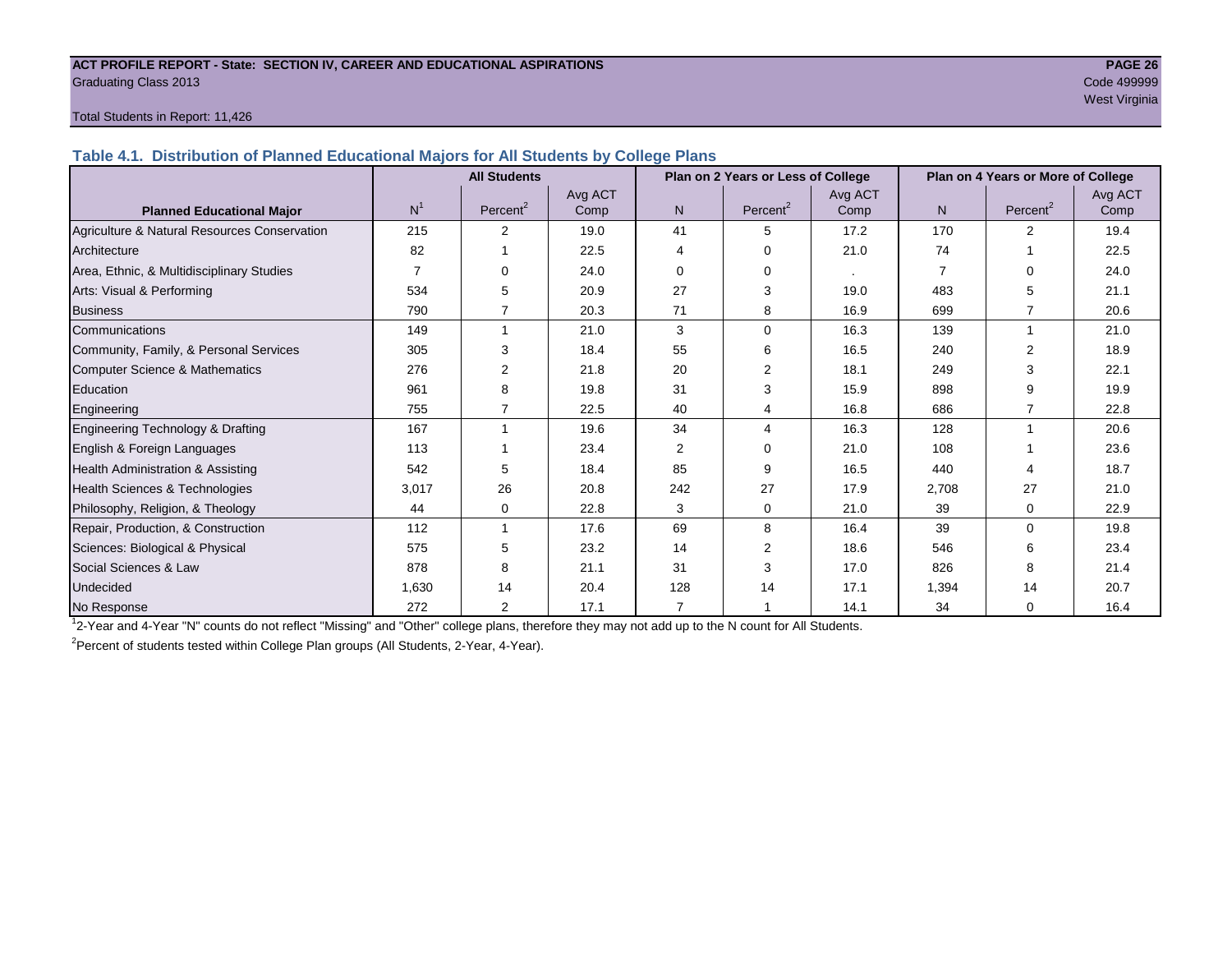## **ACT PROFILE REPORT - State: SECTION IV, CAREER AND EDUCATIONAL ASPIRATIONS PAGE 27** Graduating Class 2013 Code 499999

Total Students in Report: 11,426

## **Table 4.2. Average ACT Composite Scores for Racial/Ethnic Groups by Post-Secondary Educational Aspirations**

| <b>Educational Degree</b> |       | <b>All Racial/Ethnic Groups</b><br><b>Combined</b> |     | <b>Black/African American</b> |    | American Indian/ Alaska Native |       | White   | Hispanic/Latino |         |  |
|---------------------------|-------|----------------------------------------------------|-----|-------------------------------|----|--------------------------------|-------|---------|-----------------|---------|--|
| <b>Aspirations</b>        | N     | Average                                            | N.  | Average                       | N. | Average                        | N     | Average | N               | Average |  |
| Voc-Tech                  | 161   | 16.7                                               |     | 14.8                          |    | 23.0                           | 141   | 16.7    |                 | 19.5    |  |
| 2-yr College Degree       | 746   | 17.3                                               | 14  | 14.6                          |    | 19.0                           | 698   | 17.4    | 12              | 17.4    |  |
| <b>Bachelors Degree</b>   | 6.145 | 19.8                                               | 251 | 17.0                          |    | 19.5                           | 5,431 | 20.0    | 106             | 19.1    |  |
| <b>Graduate Study</b>     | 1.418 | 22.6                                               | 39  | 19.4                          |    | 19.0                           | 1,239 | 22.8    | 34              | 23.1    |  |
| Prof. Level Degree        | 2,345 | 23.1                                               | 83  | 19.7                          |    | 22.0                           | 1,978 | 23.2    | 64              | 22.6    |  |
| Other                     | 140   | 18.1                                               | 8   | 15.0                          |    |                                | 117   | 18.5    |                 | 15.0    |  |
| No Response               | 471   | 19.2                                               | 18  | 15.6                          |    |                                | 335   | 19.9    |                 | 18.9    |  |

| <b>All Racial/Ethnic Groups</b><br><b>Combined</b><br><b>Educational Degree</b> |       | Asian   |    |         | Native Hawaiian/<br><b>Other Pacific Islander</b> |         | Two or more races | Prefer not to respond/<br><b>No Response</b> |     |         |
|---------------------------------------------------------------------------------|-------|---------|----|---------|---------------------------------------------------|---------|-------------------|----------------------------------------------|-----|---------|
| <b>Aspirations</b>                                                              | N     | Average | N. | Average | N.                                                | Average | N.                | Average                                      | N.  | Average |
| Voc-Tech                                                                        | 161   | 16.7    |    | 15.0    |                                                   |         |                   | 17.0                                         |     | 18.0    |
| 2-yr College Degree                                                             | 746   | 17.3    |    | 17.0    |                                                   |         |                   | 17.5                                         |     | 14.8    |
| <b>Bachelors Degree</b>                                                         | 6,145 | 19.8    | 22 | 20.2    |                                                   | 17.0    | 198               | 19.3                                         | 124 | 20.2    |
| <b>Graduate Study</b>                                                           | 1,418 | 22.6    | 15 | 22.3    |                                                   | 21.5    | 58                | 20.9                                         | 29  | 24.3    |
| Prof. Level Degree                                                              | 2,345 | 23.1    | 46 | 26.1    |                                                   | 21.0    | 107               | 22.8                                         | 61  | 24.0    |
| Other                                                                           | 140   | 18.1    |    | 14.0    |                                                   |         |                   | 17.6                                         |     | 16.4    |
| No Response                                                                     | 471   | 19.2    |    | 23.8    |                                                   | 22.0    | 18                | 21.4                                         | 86  | 16.9    |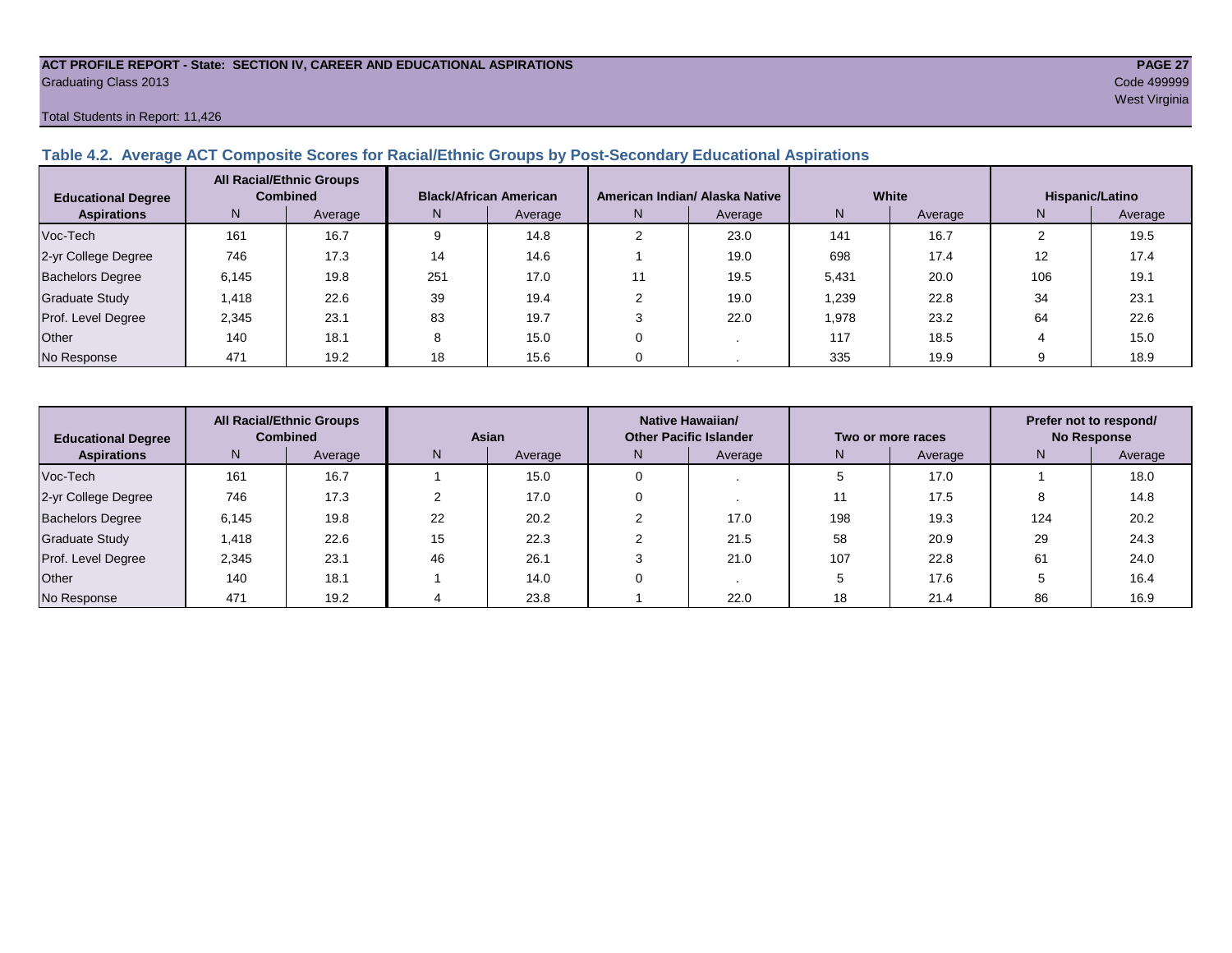## **ACT PROFILE REPORT - State: SECTION IV, CAREER AND EDUCATIONAL ASPIRATIONS** *PAGE 28***<br>Graduating Class 2013 <b>Code 4999999** Graduating Class 2013 Code 499999

## Total Students in Report: 11,426

## **Table 4.3. Students' Score Report Preferences at Time of Testing**

|                                                          |               | <b>Percent of Students in</b> |            |         |                         |                                           |           |           |                 |                |                |  |
|----------------------------------------------------------|---------------|-------------------------------|------------|---------|-------------------------|-------------------------------------------|-----------|-----------|-----------------|----------------|----------------|--|
|                                                          |               | <b>Number of Students</b>     |            |         |                         | <b>College Readiness Standards Ranges</b> |           |           |                 |                |                |  |
|                                                          |               |                               |            | 2nd-6th |                         |                                           |           |           |                 |                |                |  |
| Name                                                     | <b>State</b>  | Total                         | 1st Choice | Choice  | $01 - 12$               | $13 - 15$                                 | $16 - 19$ | $20 - 23$ | 24-27           | $28 - 32$      | 33-36          |  |
| <b>WEST VIRGINIA UNIVERSITY</b>                          | West Virginia | 3,929                         | 2,025      | 1,904   | 1                       | 6                                         | 25        | 33        | 26              | 8              |                |  |
| <b>MARSHALL UNIVERSITY</b>                               | West Virginia | 2,898                         | 1,302      | 1,596   | 1                       | $\overline{7}$                            | 29        | 34        | 22              | 6              | $\Omega$       |  |
| <b>FAIRMONT STATE UNIVERSITY</b>                         | West Virginia | 1,650                         | 556        | 1,094   | $\overline{2}$          | 12                                        | 37        | 30        | 17              | 3              | 0              |  |
| <b>CONCORD UNIVERSITY</b>                                | West Virginia | 847                           | 292        | 555     | 1                       | 11                                        | 34        | 32        | 18              | $\overline{4}$ | 0              |  |
| <b>WEST LIBERTY UNIVERSITY</b>                           | West Virginia | 708                           | 294        | 414     | 1                       | $\overline{7}$                            | 35        | 32        | 20              | 5              | 0              |  |
| <b>SHEPHERD UNIVERSITY</b>                               | West Virginia | 649                           | 286        | 363     | $\Omega$                | 6                                         | 32        | 33        | 22              | 6              | $\Omega$       |  |
| <b>WEST VIRGINIA WESLEYAN COLLEGE</b>                    | West Virginia | 569                           | 140        | 429     | $\overline{1}$          | 5                                         | 27        | 31        | 28              | 8              | $\Omega$       |  |
| <b>WEST VIRGINIA STATE UNIVERSITY</b>                    | West Virginia | 544                           | 166        | 378     | 3                       | 15                                        | 40        | 29        | 13              | $\overline{2}$ | $\Omega$       |  |
| UNIVERSITY OF CHARLESTON THE                             | West Virginia | 516                           | 115        | 401     |                         | 9                                         | 29        | 37        | 19              | 5              | $\Omega$       |  |
| <b>GLENVILLE STATE COLLEGE</b>                           | West Virginia | 469                           | 163        | 306     | $\overline{2}$          | 17                                        | 38        | 30        | 11              | $\overline{2}$ | $\Omega$       |  |
| ALDERSON BROADDUS COLLEGE                                | West Virginia | 384                           | 100        | 284     | 1                       | $\overline{7}$                            | 31        | 32        | 25              | 5              | 0              |  |
| <b>BLUEFIELD STATE COLLEGE</b>                           | West Virginia | 347                           | 131        | 216     | $\overline{2}$          | 16                                        | 42        | 32        | $\overline{7}$  |                | 0              |  |
| POTOMAC STATE COLLEGE OF WVU                             | West Virginia | 332                           | 149        | 183     | $\overline{2}$          | 16                                        | 42        | 27        | 11              | $\overline{2}$ | $\Omega$       |  |
| WEST VIRGINIA UNIV INST OF TECHNOLOGY                    | West Virginia | 317                           | 99         | 218     | $\overline{2}$          | 15                                        | 31        | 31        | 18              | 3              | 0              |  |
| <b>NCAA ELIGIBILITY CENTER</b>                           | Indiana       | 305                           | 101        | 204     | 1                       | 9                                         | 34        | 35        | 17              | 3              | $\Omega$       |  |
| WEST VIRGINIA UNIVERSITY AT PARKERSBURG                  | West Virginia | 300                           | 159        | 141     | $\overline{2}$          | 15                                        | 39        | 31        | 11              | $\overline{2}$ | $\Omega$       |  |
| <b>DAVIS &amp; ELKINS COLLEGE</b>                        | West Virginia | 279                           | 88         | 191     | $\overline{0}$          | 8                                         | 37        | 35        | 16              | $\overline{4}$ | $\Omega$       |  |
| OHIO STATE UNIVERSITY THE                                | Ohio          | 222                           | 50         | 172     | $\Omega$                | 5                                         | 20        | 27        | 30              | 15             | 3              |  |
| UNIVERSITY OF KENTUCKY                                   | Kentucky      | 202                           | 34         | 168     | $\overline{2}$          | 6                                         | 18        | 28        | 31              | 15             | $\Omega$       |  |
| PIERPONT COMMUNITY & TECHNICAL COLLEGE                   | West Virginia | 200                           | 73         | 127     | $\overline{4}$          | 23                                        | 48        | 21        | 6               | $\overline{0}$ | $\Omega$       |  |
| WHEELING JESUIT UNIVERSITY                               | West Virginia | 175                           | 33         | 142     | $\overline{2}$          | 3                                         | 26        | 31        | 33              | 6              | $\Omega$       |  |
| SOUTHERN WEST VIRGINIA C TECH C-LOGAN                    | West Virginia | 159                           | 75         | 84      | 1                       | 17                                        | 38        | 28        | 13              | 3              | 0              |  |
| <b>VIRGINIA TECH</b>                                     | Virginia      | 144                           | 19         | 125     | 1                       | $\mathbf{1}$                              | 19        | 22        | 33              | 24             |                |  |
| <b>OHIO UNIVERSITY</b>                                   | Ohio          | 143                           | 19         | 124     | $\Omega$                | 6                                         | 17        | 36        | 29              | 11             | 1              |  |
| BRIDGEMONT COMMUNITY & TECHNICAL COLL                    | West Virginia | 142                           | 66         | 76      | 5                       | 24                                        | 37        | 27        | 5               | $\overline{2}$ | $\Omega$       |  |
| <b>BETHANY COLLEGE</b>                                   | West Virginia | 140                           | 28         | 112     | $\overline{2}$          | 5                                         | 26        | 29        | 27              | 10             | $\mathbf{1}$   |  |
| NEW RIVER COMMUNITY AND TECHNICAL COLL                   | West Virginia | 124                           | 46         | 78      |                         | 26                                        | 40        | 24        | 9               |                | $\Omega$       |  |
| BLUE RIDGE COMM AND TECH COLL                            | West Virginia | 113                           | 55         | 58      | 3                       | 17                                        | 43        | 24        | 12              | $\overline{2}$ | $\Omega$       |  |
| MOUNTWEST COMMUNITY & TECHNICAL COLLEGE<br>West Virginia |               | 113                           | 32         | 81      | $\overline{\mathbf{4}}$ | 25                                        | 38        | 21        | 11              |                | $\Omega$       |  |
| WEST VIRGINIA HIGHER EDUC GRANT PROGRAM                  | West Virginia | 109                           | 31         | 78      | 3                       | 9                                         | 24        | 35        | 21              | 8              | $\Omega$       |  |
| All Other Institutions                                   |               | 5,117                         | 1,238      | 3,879   | $\overline{2}$          | 8                                         | 24        | 27        | 25              | 12             | $\overline{2}$ |  |
| Total                                                    |               | 22,146                        | 7,965      | 14,181  | $\overline{1}$          | 9                                         | 29        | 31        | $\overline{22}$ | $\overline{7}$ | $\mathbf{1}$   |  |

west Virginia and the Community of the Community of the Community of the Community of the Community of the Comm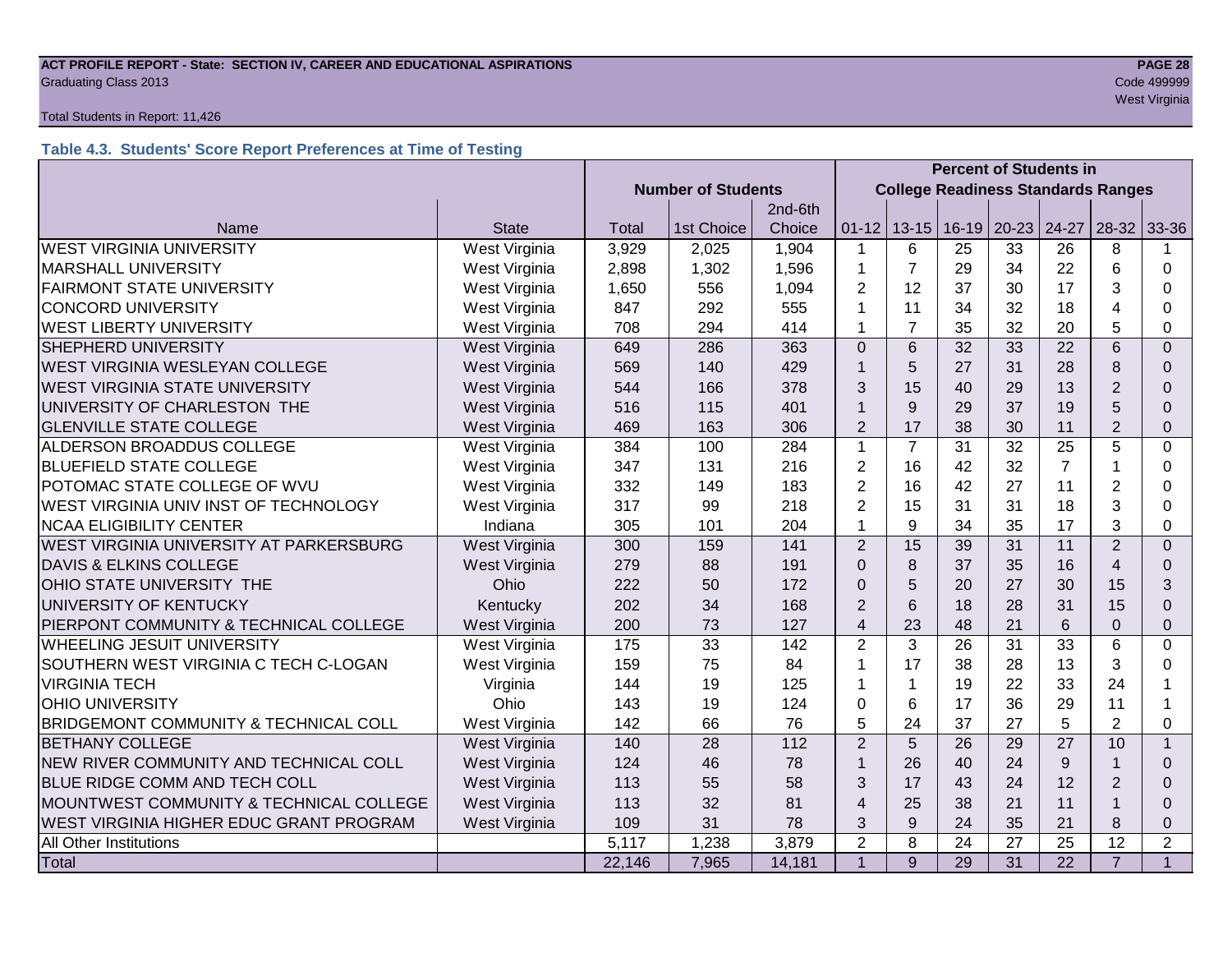## Section V Optional Writing Test Results

Beginning with the Graduating Class of 2013, all students whose scores are college reportable, both standard and extended time tests, are now included. Also beginning with the 2013 Graduating Class data, College Readiness Benchmarks for Reading and Science were updated to reflect the most recent college coursework research.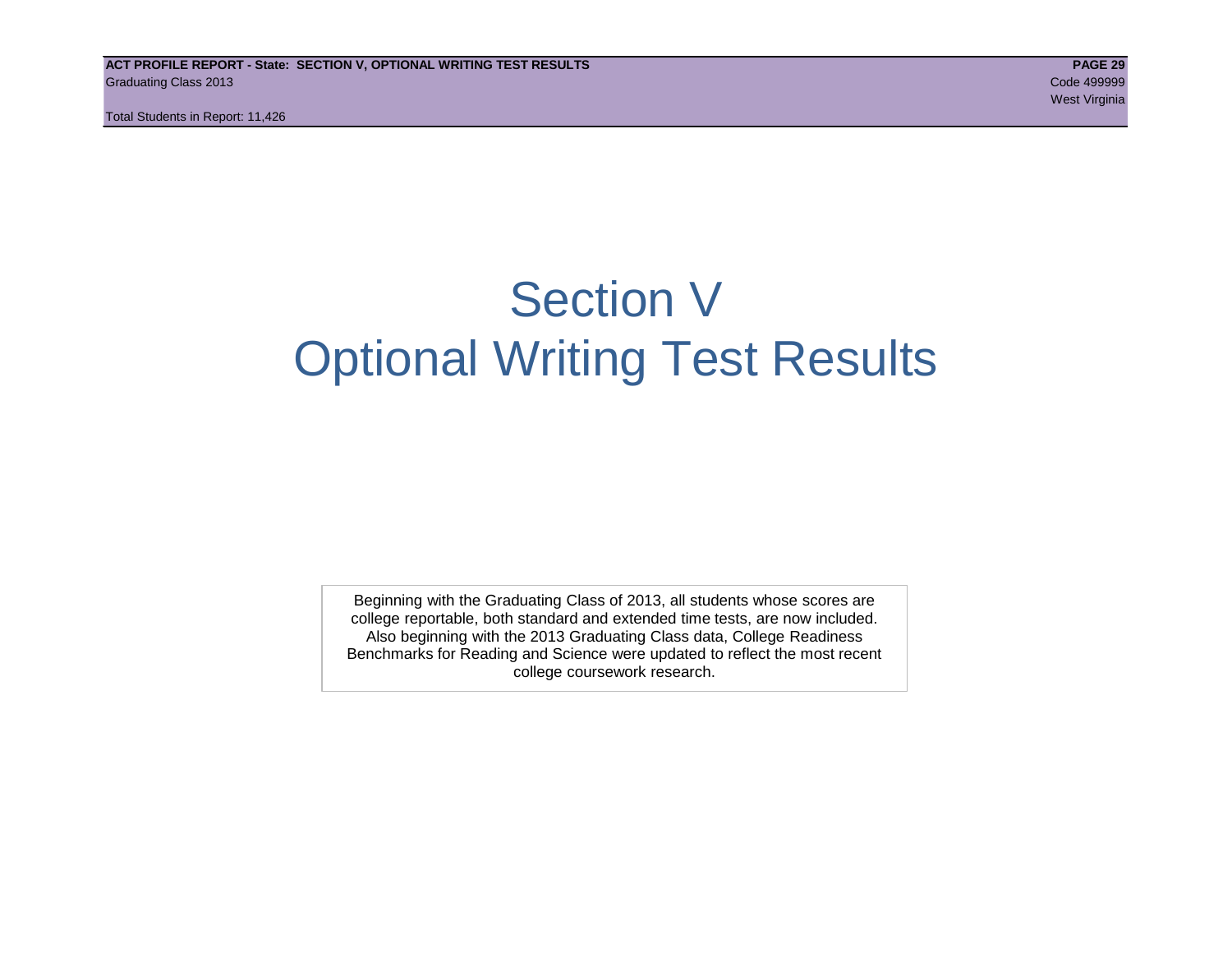## **ACT PROFILE REPORT - State: SECTION V, OPTIONAL WRITING TEST RESULTS PAGE 30** Graduating Class 2013 Code 499999

## Total Students in Report: 11,426

west Virginia and the Community of the Community of the Community of the Community of the Community of the Comm

| Lable vill Average AVT English and Whang Occits by Nace/Editionly and Ochael for Stadents who took AVT Whang |                           |                 |              |                 |              |                 |                                 |          |  |  |  |
|--------------------------------------------------------------------------------------------------------------|---------------------------|-----------------|--------------|-----------------|--------------|-----------------|---------------------------------|----------|--|--|--|
|                                                                                                              | <b>Average ACT Scores</b> |                 |              |                 |              |                 |                                 |          |  |  |  |
|                                                                                                              | N                         |                 |              | <b>English</b>  |              | <b>Essay</b>    | <b>English/Writing Combined</b> |          |  |  |  |
|                                                                                                              | <b>State</b>              | <b>National</b> | <b>State</b> | <b>National</b> | <b>State</b> | <b>National</b> | <b>State</b>                    | National |  |  |  |
| <b>All Students</b>                                                                                          | 2,148                     | 942,769         | 22.5         | 21.3            | 6.7          | 7.0             | 21.1                            | 20.5     |  |  |  |
| Black/African American                                                                                       | 91                        | 114.751         | 18.0         | 16.3            | 5.8          | 6.1             | 16.9                            | 16.0     |  |  |  |
| American Indian/Alaska Native                                                                                | 6                         | 6.031           | 20.2         | 16.8            | 6.8          | 6.1             | 19.5                            | 16.4     |  |  |  |
| White                                                                                                        | 1,774                     | 518.407         | 22.6         | 22.9            | 6.7          | 7.2             | 21.2                            | 21.9     |  |  |  |
| Hispanic/Latino                                                                                              | 65                        | 151,504         | 23.4         | 18.6            | 6.8          | 6.8             | 21.8                            | 18.3     |  |  |  |
| Asian                                                                                                        | 40                        | 54,580          | 26.2         | 23.5            | 7.3          | 7.6             | 24.3                            | 22.7     |  |  |  |
| Native Hawaiian/Other Pac. Isl.                                                                              |                           | 2.812           | 15.0         | 19.5            | 6.0          | 6.9             | 15.0                            | 19.2     |  |  |  |
| Two or more races                                                                                            | 93                        | 35,355          | 22.0         | 21.5            | 6.6          | 7.0             | 20.7                            | 20.6     |  |  |  |
| Prefer not/No Response                                                                                       | 78                        | 59,329          | 22.7         | 21.8            | 6.8          | 7.1             | 21.3                            | 20.9     |  |  |  |
| Males                                                                                                        | 922                       | 423,104         | 22.2         | 21.0            | 6.4          | 6.7             | 20.6                            | 20.1     |  |  |  |
| Females                                                                                                      | 1,226                     | 513,945         | 22.7         | 21.6            | 6.9          | 7.2             | 21.4                            | 20.9     |  |  |  |
| <b>Missing</b>                                                                                               |                           | 5,720           |              | 16.6            |              | 6.3             |                                 | 16.5     |  |  |  |

## **Table 5.1. Average ACT English and Writing Scores by Race/Ethnicity and Gender for students who took ACT Writing**